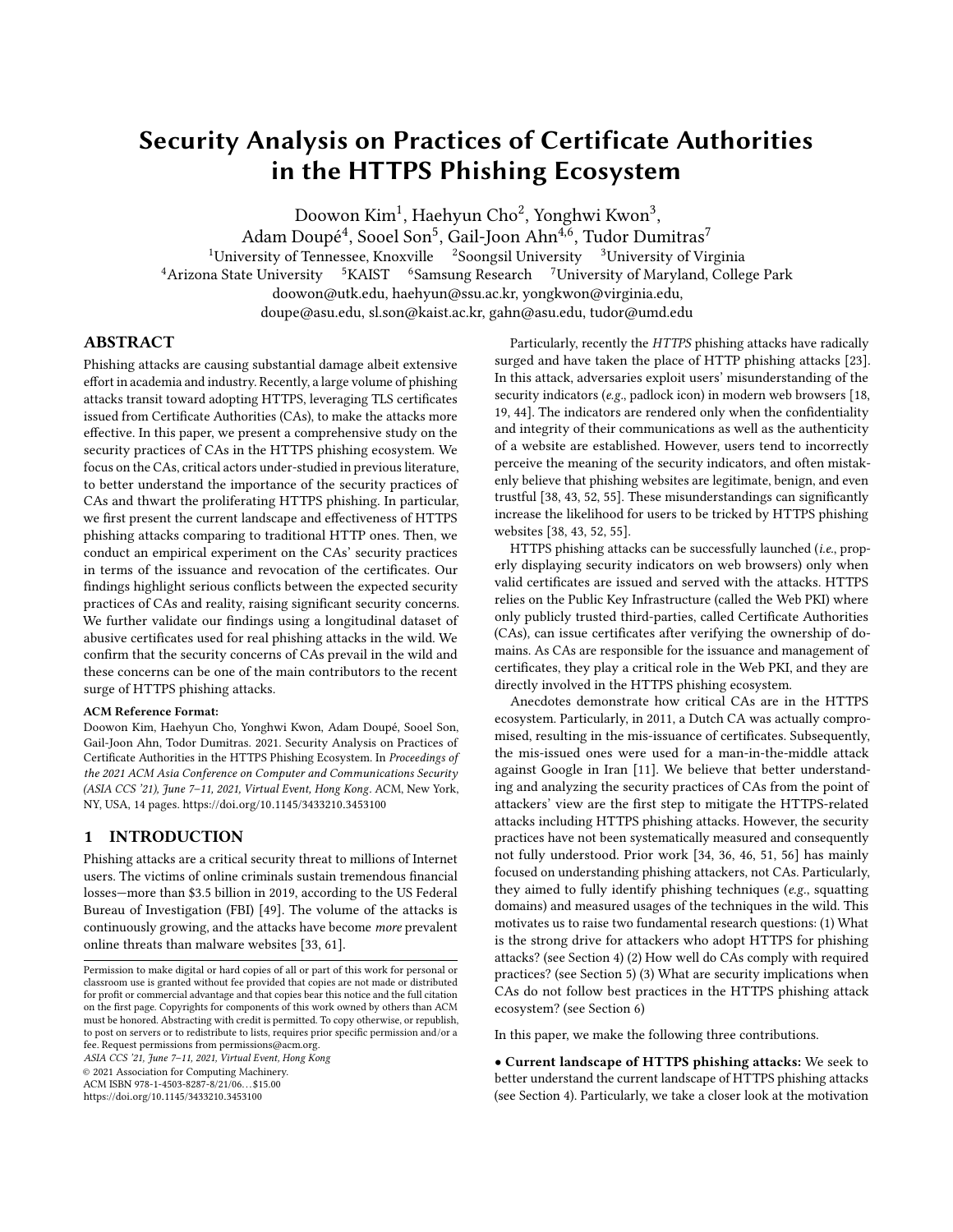of the HTTPS phishing attackers by measuring the effectiveness of HTTPS phishing attacks comparing to HTTP ones. We find that HTTPS phishing attacks account for 85.1% of the successful phishing campaigns. We believe that this high success rate and effectiveness would motivate the attackers to prefer HTTPS over HTTP.

• In-depth analysis on practices of CAs: As the issuance of valid certificates is an important factor in the HTTPS phishing attack, we investigate CAs—one of the crucial actors in the HTTPS ecosystem—to understand how their security practices can affect the HTTPS phishing ecosystem (see [Section 5\)](#page-4-0). In particular, we systematically conduct an experiment where we pretend a phishing attacker and interact with CAs (e.g., applying for certificates and reporting them to the issuing CAs). We observe some security concerns which CAs do not comply with requirements [\[7\]](#page-11-6) in issuance and revocation process cases. Specifically, they failed in checking high-risk (suspicious) domains and the same public keys that had previously been used for phishing attacks. Also, they rarely revoked abusive certificates in response to our reports to CAs.

• Measurement of abusive certificates in the wild: We aim to validate our observations from the empirical experiment in the wild (see [Section 6\)](#page-7-0). We use a longitudinal dataset of abusive certificates used for real phishing attacks in the wild. Our measurement results confirm the ecological validity of the experimental observations. Particularly, CAs rarely revoke abusive certificates and failed in checking, in the issuance process, high-risk domains and the same public keys that have been previously used for phishing attacks.

## 2 BACKGROUND

This section overviews the required practices and primary roles (i.e., issuance and revocation) of CAs.

Types of CAs. Before 2016, there had been only a few commercial CAs (e.g., GoDaddy, Comodo, DigiCert, etc.), and they required applicants (e.g., server administrators) to pay for certificates. Due to the recent surge of need for the certificates, a new approach called Automated Certificate Management Environment (ACME) protocol was designed and deployed [\[27\]](#page-11-7), in order to automate the issuance process of certificates. There are CAs utilizing the ACME protocol, e.g., Let's Encrypt, to issue certificates at a very low cost, or even for free. Another way to obtain certificates is from re-sellers, who are authorized by CAs. They often provide the authorized CA's certificate at a lower price than the official CA.

## 2.1 Required Practices for CAs

CA/Browser Baseline Requirements (CA/B BRs). The Certification Authority Browser Forum is a voluntary business association of CAs, web browsers, and other PKI-related groups, aiming to publicize standard guidelines of the issuance and management of X.509 certificates. They published the current version of guidelines, CA/Browser Baseline Requirements (CA/B BRs) 1.7.2 in Sep. 2020 [\[7\]](#page-11-6). All CAs should comply with the Baseline Requirements in order to issue publicly trusted certificates.

Certification Practice Statement (CPS). Each CA publishes its own practice statements, called Certificate Practice Statement (CPS), that outlines the certification service practices: how to issue certificates (e.g., verification) and when they revoke compromised/misused certificates. Each CA is required to perform such services in accordance with the CPS. Note that each CA explicitly mentions in their CPS that the CA/B BRs take precedence over their CPS if there is any conflict or inconsistency between their CPS and the CA/B BRs [\[10,](#page-11-8) [12,](#page-11-9) [13,](#page-11-10) [16,](#page-11-11) [21\]](#page-11-12). We, thus, present the roles and requirements of CAs based on the CA/B BRs in the rest of this paper.

## <span id="page-1-1"></span>2.2 Roles of CAs

CAs are responsible for (1) issuing certificates, (2) revoking certificates if compromised or misused, and (3) re-issuing certificates. We introduce the basic requirements of each certification service practice. Note that CA/B BRs defines that keywords (e.g., "SHALL") must be interpreted in accordance with RFC 2219 [\[3\]](#page-11-13). Thus, in this paper, we interpret the keywords as the RFC specifies.

2.2.1 Issuance. The publicly trusted CAs can issue X.509 certificates that bind identities (i.e., domain names) to cryptography keys that only applicants own. To issue the certificates, CAs must verify the ownership of domain names (i.e., Domain Validation).

Cryptographic keys. According to the CA/B Baseline Requirements, CAs must reject a TLS certificate request (i.e., certificate signing request) if a public key in the request is associated with known weak private keys [\[7\]](#page-11-6). CAs, also, have to check if the public key satisfies the minimum requirements; particularly in RSA, (1) the key length should be equal to 2048 bits or longer; and (2) for the public exponent  $(e)$ , it should be the odd number greater and equal to 3 as well as between  $2^{16} + 1$  and  $2^{256} - 1$ .

2.2.2 Revocation. CAs must revoke their issued TLS certificates when they are informed that (1) the associated private keys have become compromised (e.g., Heartbleed); (2) the issued certificates have been misused (e.g., phishing attacks); or (3) certificates are fraudulently issued to adversaries (e.g., DigiNotar) [\[11,](#page-11-4) [14,](#page-11-14) [20\]](#page-11-15). Moreover, when CAs are reported that their issued TLS certificates no longer comply with the CA/B Baseline Requirements (e.g., a cryptographically weak key used for TLS certificates), they also have to revoke the certificates [\[7,](#page-11-6) [59\]](#page-12-11).

2.2.3 Re-issuance. We define re-issuance as another issuance process where applicants re-apply for certificates that had been previously applied, but the certificates had been rejected or misused for malicious activities such as phishing attacks.

History. CAs shall maintain their own internal databases where they can keep track of all previously rejected certificate requests or revoked certificates for preventing suspicious certificate requests based on the Baseline Requirements  $[7]^1$  $[7]^1$  $[7]^1$ . Therefore, in their vetting process, they have to check the public key in a certificate signing request (CSR) whether the public key had been misused for fraudulent or malicious purposes.

<span id="page-1-0"></span><sup>&</sup>lt;sup>1</sup>The baseline requirements says that "In accordance with Section 5.5.2, the CA SHALL maintain an internal database of all previously revoked Certificates and previously rejected certificate requests due to suspected phishing or other fraudulent usage or concerns. The CA SHALL use this information to identify subsequent suspicious certificate requests."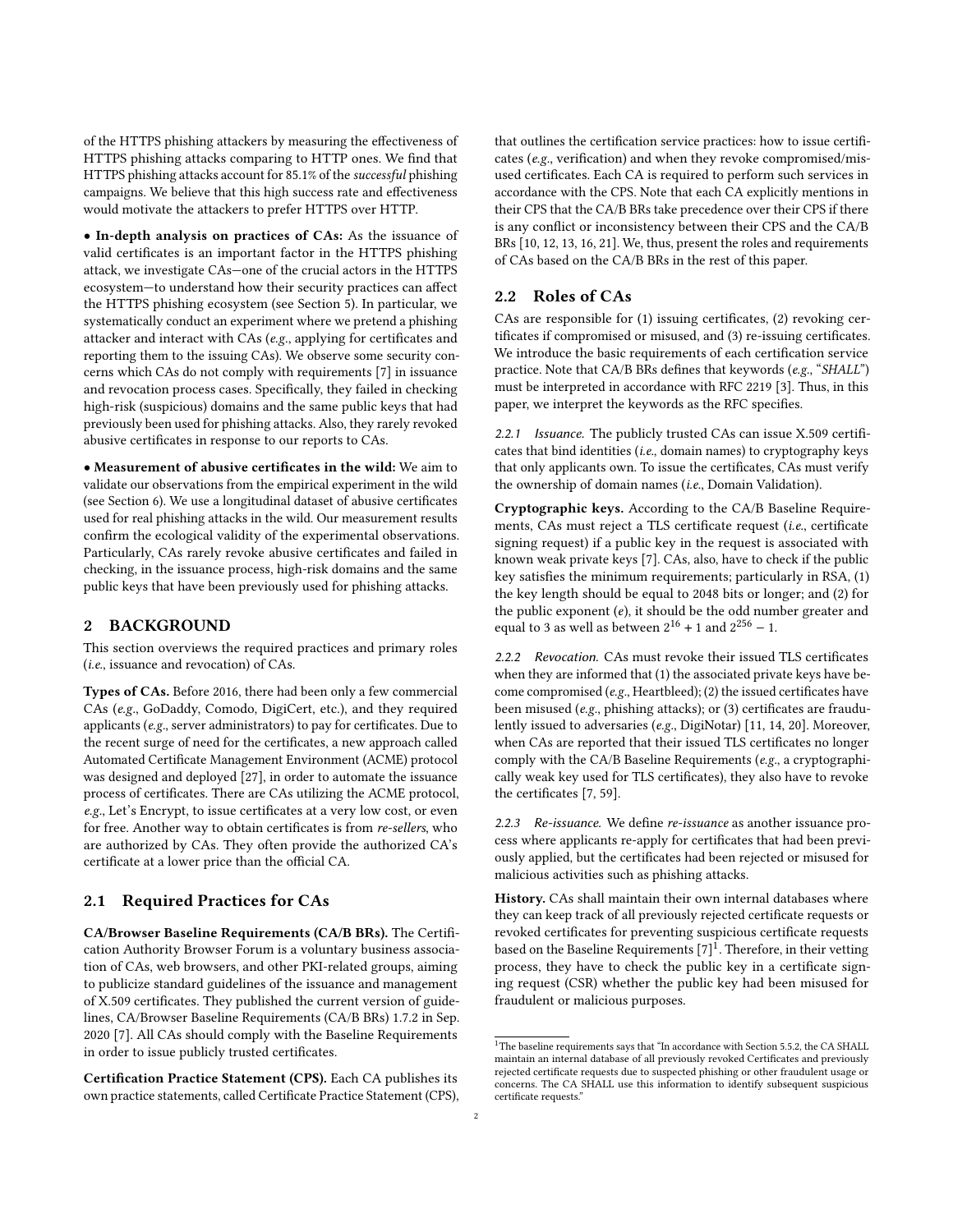High-risk domains. CAs are recommended to have additional verification procedures for "High Risk Certificate Requests [\[7\]](#page-11-6)."[2](#page-2-0) High risk certificate requests include (1) domain names suspicious for phishing attacks or other fraudulent usages, (2) domain names of previously rejected certificate requests or revoked certificates, or (3) domain names listed on anti-phishing blacklists or the Google Safe Browsing list [\[7\]](#page-11-6).

## 3 GOAL AND DATA COLLECTION

Phishing is a continuously critical security threat. Particularly, in recent years, the attackers have been adopting HTTPS, and the rapid surge of HTTPS phishing attacks is observed in the wild [\[23\]](#page-11-1). The attackers are required to obtain valid certificates from CAs in order to conduct HTTPS phishing attacks. This indicates that CAs are, at least indirectly, involved in the HTTPS phishing ecosystem because the attacks cannot be launched without valid certificates.

To mitigate the HTTPS phishing attacks, we first need to better understand how CAs are involved in the HTTPS phishing ecosystem. In particular, what insecure practices of CAs can lead to the increase of the attacks. However, unfortunately, the majority of prior work on phishing attacks has mainly focused on understanding the phishing techniques (e.g., squatting domains) [\[34,](#page-11-5) [36,](#page-12-7) [46,](#page-12-8) [51,](#page-12-9) [56\]](#page-12-10). Therefore, little is known about how CAs are involved in HTTPS phishing attacks.

As the first step in this direction, our goal in this paper is to understand HTTPS phishing attacks by examining the security practices of CAs and how their practices could cause the surge of HTTPS phishing attacks, as outlined below.

- The landscape of HTTPS phishing attacks. We study HTTPS phishing threats' current landscape, including their changing trends and effectiveness compared with the HTTP phishing attacks, in order to identify important stakeholders and technical factors of the attacks (see [Section 4\)](#page-3-0).
- In-depth analysis on practices of CAs. We investigate Certificate Authority (CA)—one of the crucial but under-studied actors in the HTTPS ecosystem—to systematically check how they are involved in HTTPS phishing attacks. In particular, we conduct experiments where we play as a fake phishing attacker who interacts with the CAs in various aspects, including purchasing (i.e., issuance and re-issuance), and reporting (i.e., revocation) real certificates to better understand the consequences of CAs behaviors in the wild. Our experiments show that there are discrepancies between the expected security of CAs and reality (see [Section 5\)](#page-4-0).
- Measurement of abusive certificates in the wild. To validate our findings from the empirical experiment in the wild [\(Section 5\)](#page-4-0), and investigate other security concerns, we conduct a longitudinal measurement study of abusive certificates used for phishing attacks in terms of issuance, revocation, and re-issuance. Our measurement results confirm the ecological validity of our findings. Moreover, we find new security concerns that cannot be observed from the empirical experiment (more details in [Section 6\)](#page-7-0).

Table 1: Summary of our datasets.

<span id="page-2-1"></span>

| <b>URLs</b> | <b>FODN</b>    |  | <b>Certificates</b>                           |       |         |
|-------------|----------------|--|-----------------------------------------------|-------|---------|
|             | Distinct HTTPS |  | Total                                         | Valid | Expired |
| 8.810.825   |                |  | 1.684.201 817.979 6.438.835 339.647 6.099.188 |       |         |

## <span id="page-2-3"></span>3.1 Dataset collection

HTTPS phishing URLs. To better understand the current landscape of HTTPS phishing attacks, we first collect URLs used for phishing attacks in the wild. We obtain unique 8,810,825 (8.81M) phishing URLs from eCrimeX [\[24\]](#page-11-16), one of the largest and most trusted phishing URLs data repositories (i.e., phishing blocklist) operated by the Anti-Phishing Working Group (APWG) [\[6\]](#page-11-17). The APWG, an industry association of anti-phishing entities, has collected the phishing URLs from its diverse member organizations. Our observation period covers 63 months, specifically from Jan. 1st, 2015 to Jun. 14th, 2020. These phishing URLs are used in [Section 4.1](#page-3-1) to understand the current trend of the HTTPS Phishing attacks.

Fully Qualified Domain Names (FQDNs). Before obtaining TLS certificates used for phishing attacks, we then need to extract FQDNs from the phishing URLs. This is because FQDNs are specified in the Common Name fields and Subject Alternative Name (SAN) fields of certificates. An FQDN syntax is defined in RFC 1035 [\[1\]](#page-11-18); particularly, an FQDN consists of three domains—a subdomain, a domain, and a top-level domain (i.e., [subdomain].[domain]. [top-level domain]).

Of the 8.81M phishing URLs, we find 1,684,201 (1.68M) valid, unique FQDNs in full compliance with RFC 1035 [\[1\]](#page-11-18) (and later updates) as summarized in [Table 1.](#page-2-1) It is very challenging to tell whether the FQDNs have been previously served with HTTPS since the FQDNs do not include any information regarding the network protocol. Therefore, we look for the TLS certificates of the FQDNs in the wild, and we then know whether the FQDNs are served with HTTPS. These valid FQDNs are used in [Section 6](#page-7-0) to understand which brands are being targeted for the squatting domains.

TLS certificates. The basic approach to look for TLS certificates in the wild is to access and download certificates directly from their websites as long as the website is alive and being served. However, we observe that many phishing websites become unavailable shortly after they are blocklisted [\[50\]](#page-12-12), preventing us from downloading their certificates directly from their websites. Hence, we utilize Certificate Transparency (CT) where TLS certificates are logged for auditing purposes immediately after issued [\[40\]](#page-12-13). Since most major CAs participate in logging their TLS certificates in CT logs when issuing certificates, we are able to obtain all TLS certificates for those websites that are no longer alive at the time of data collection.

We obtain a total of 2,134,817,340 (2.1B) certificates from 13 CT logs<sup>[3](#page-2-2)</sup> as of July 5th, 2020. We believe that these collected certificates can be a highly accurate representation in the wild because we utilize multiple CT logs of major CAs and of CT operators. Furthermore, VanderSloot et al. estimate multiple well-known CT logs can

<span id="page-2-0"></span><sup>&</sup>lt;sup>2</sup>"The CA SHALL develop, maintain, and implement documented procedures that identify and require additional verification activity for High Risk Certificate Requests prior to the Certificate's approval, as reasonably necessary to ensure that such requests are properly verified under these Requirements."

<span id="page-2-2"></span><sup>3</sup>Cloudflare (Cirrus, Nimbus 2017, Nimbus 2018, Nimbus 2019, and Nimbus 2020), Google (Argon 2017, Argon 2019, Argon 2020, Xenon 2020, and Rocketeer), Let's Encrypt (2019 and 2020) and Digicert Yeti 2020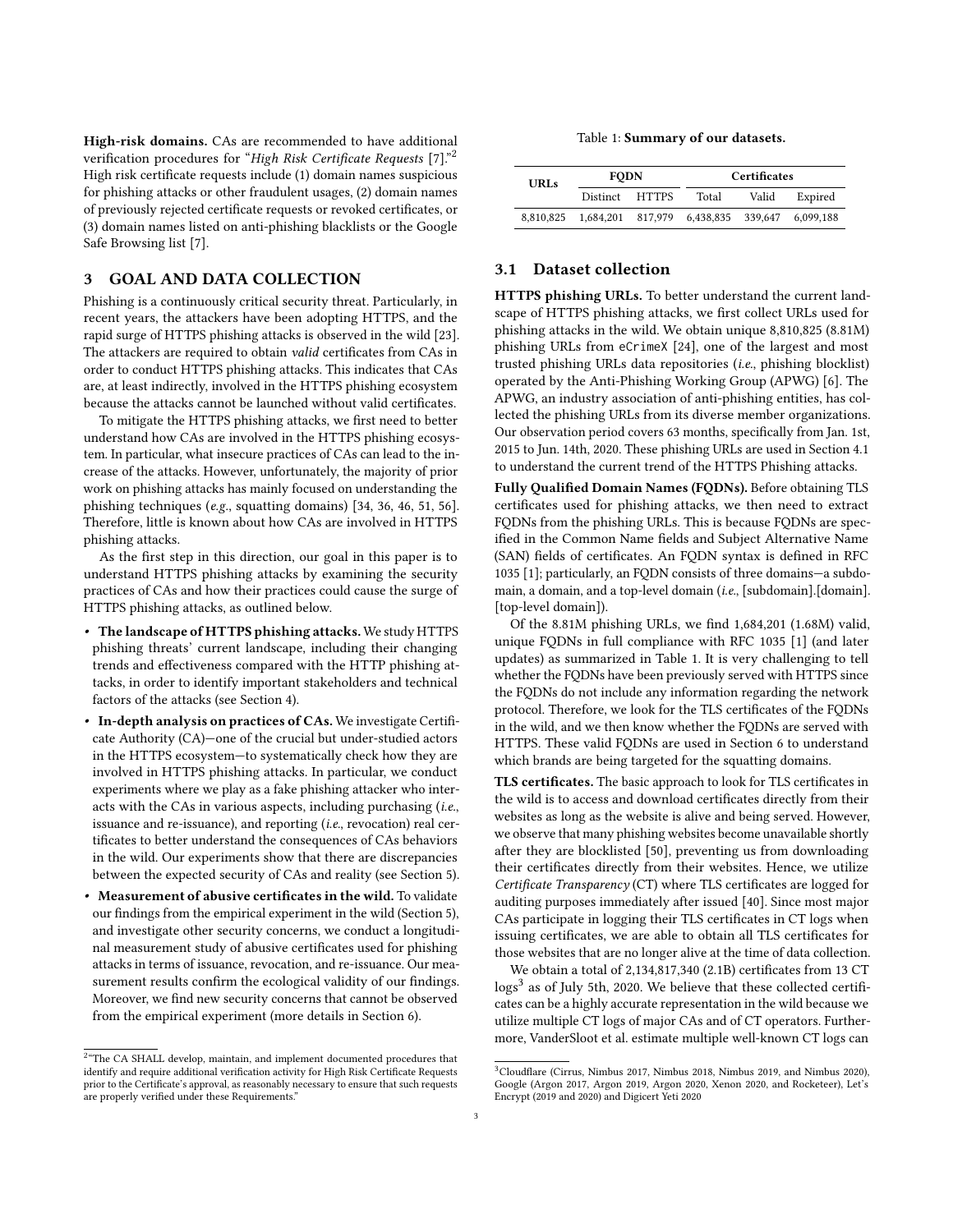<span id="page-3-2"></span>

Figure 1: HTTPS phishing domains by year. Note that in 2020, the dataset was collected by June.

cover almost all certificates on the web [\[57\]](#page-12-14). We look for the TLS certificates used for the HTTPS phishing attacks. We check how many FQNDs that we extract from the 8.81M phishing URLs are found in 2.1B certificates. We observe that 817,979 FQDNs are found in the certificates, and their associated certificates are 6,438,835 (6.45M). On average, a phishing HTTPS FQDN has 7.9 TLS certificates. This dataset is used in [Section 6.](#page-7-0)

# <span id="page-3-0"></span>4 HTTPS PHISHING ATTACK

In this section, we present the current landscape as well as the effectiveness of the HTTPS phishing attacks.

#### <span id="page-3-1"></span>4.1 HTTPS Phishing Trend

Phishing is a fraudulent cyber operation that deceives users into believing a fake website is genuine, thus enticing the users to enter their private and sensitive information (e.g., login credentials). In the APWG Trend Report Q2 2020 [\[23\]](#page-11-1), it is reported that currently there are more HTTPS phishing websites than HTTP ones. When rendering an HTTPS website that has a valid certificate, most browsers display a padlock icon along with the website address. This padlock icon indicates the authenticity and integrity of a website. However, unfortunately, many users misunderstand the meaning of the padlock, misperceiving that any website with the padlock is trustworthy [\[32,](#page-11-19) [38,](#page-12-3) [43,](#page-12-4) [52\]](#page-12-5). Phishers are exploiting this misconception to initiate their attacks successfully [\[15,](#page-11-20) [18,](#page-11-2) [19,](#page-11-3) [44\]](#page-12-2).

HTTPS phishing URLs. In the dataset of HTTPS phishing URLs from APWG, we observe 48.6% (817,979 out of 1.68M) of FQDNs have been used for HTTPS phishing attacks, which is slightly smaller than the number of HTTP phishing FQDNs. However, the 48.6% HTTPS FQDNs account for 66.7% of the total phishing attacks (5,879,710 URLs out of 8.81M), which indicates that HTTPS phishing FQDNs are used more repeatedly than the HTTP ones.

As shown in [Figure 1,](#page-3-2) there is an increasing number of unique HTTPS phishing FQDNs every year—except in 2020 when our dataset was collected by June 2020. The percentage of HTTPS phishing FQDNs also rapidly rises every year as well. From 2018, the number of the attacks exponentially increased as the number of certificates issued from the Automated Certificate Management Environment (ACME) CAs—e.g., Let's Encrypt—started to surge in the early of 2018 [\[25,](#page-11-21) [54\]](#page-12-15). We believe that the adversary can readily obtain free TLS certificates for their phishing attacks, leading to the

Table 2: Top-14 phishing target brands.

<span id="page-3-3"></span>

| <b>Target Brand</b> | Alexa Rank | Total     | $HTTPS (\%)$      |
|---------------------|------------|-----------|-------------------|
| Facebook            | 7          | 1,724,857 | 943,200 (54.7%)   |
| Apple               | 52         | 1,581,649 | 1,058,098 (66.9%) |
| Paypal              | 101        | 500,864   | 272,683 (54.4%)   |
| Yahoo               | 10         | 468,467   | 189,990 (40.6%)   |
| ChristianMingle     | None       | 573,764   | 155,123 (27.0%)   |
| <b>ATB</b>          | 28,760     | 330,202   | 162,346 (49.2%)   |
| Bank of America     | 336        | 297,882   | 189,990 (63.8%)   |
| Microsoft           | 22         | 282,912   | 233,668 (82.6%)   |
| Wells Fargo         | 169        | 176,049   | 81,686 (46.4%)    |
| <b>CTBC</b>         | 1533       | 165,152   | 91,291 (55.3%)    |
| eBay                | 40         | 151,065   | 21,372 (14.1%)    |
| Others              |            | 6,494,972 | 1,958,984 (84.6%) |
| Undetermined        |            | 1,113,578 | 377,603 (33.9%)   |
| Total               |            | 8,810,825 | 5,879,710 (66.7%) |

rapid surge of HTTPS phishing attacks (more details in [Section 6.2\)](#page-8-0). In 2019, the volume of HTTPS phishing FQDNs (72.7%) is almost five times bigger than HTTP ones.

Top phishing target brands. We observe 4,063 targeted brands in the 8.81M phishing URLs of the APWG data repository. As shown in [Table 2,](#page-3-3) the top-14 target brands account for 90.3% of phishing attacks—except for 1,113,578 phishing URLs (12.6% out of 8.81M) whose target brands cannot be determined. We find that most of the target brands are related to financial services. In addition, they are ranked in Alexa Top 1K domains except for ChristianMingle, an online dating website. Phishing URLs targeting the top-14 brands also use HTTPS (averagely 51.8%) more than HTTP. However, eBay has a significantly lower HTTPS phishing attack rate (14.1%) than the others. This is because most of the eBay phishing attacks (93.7% of 151,065) occurred in 2015 and 2016, where most phishing used HTTP.

#### 4.2 Effectiveness of HTTPS Phishing

As shown in [Figure 1,](#page-3-2) the number of HTTPS phishing attacks is rapidly increasing. However, the increased number of HTTPS phishing attacks does not necessarily mean the actual damage to the phishing victims by HTTPS phishing is more significant than HTTP phishing. To this end, we seek to measure the effectiveness of HTTPS phishing attacks. In this section, we provide an in-depth analysis of the effectiveness of HTTPS phishing websites by collaborating with a large online financial industry organization commonly targeted by phishing  $[56]^4$  $[56]^4$  $[56]^4$ .

Datasets & methodology. To deepen our insight into the actual severity of the HTTPS phishing threat, in collaboration with the organization, a variety of data sources are used to identify suspicious domains, such as user reports of phishing e-mails, and ecosystem clearinghouses. Then, we collect traffic to live phishing websites from January 2020 to July 2020 using a recently proposed network monitoring framework which passively measures victim traffics [\[48\]](#page-12-16).

Specifically, to gain an understanding of the aggregate volume of successful HTTPS phishing attacks, the framework first analyzes

<span id="page-3-4"></span><sup>&</sup>lt;sup>4</sup>As requested by the organization, we are unable to disclose the organization's name.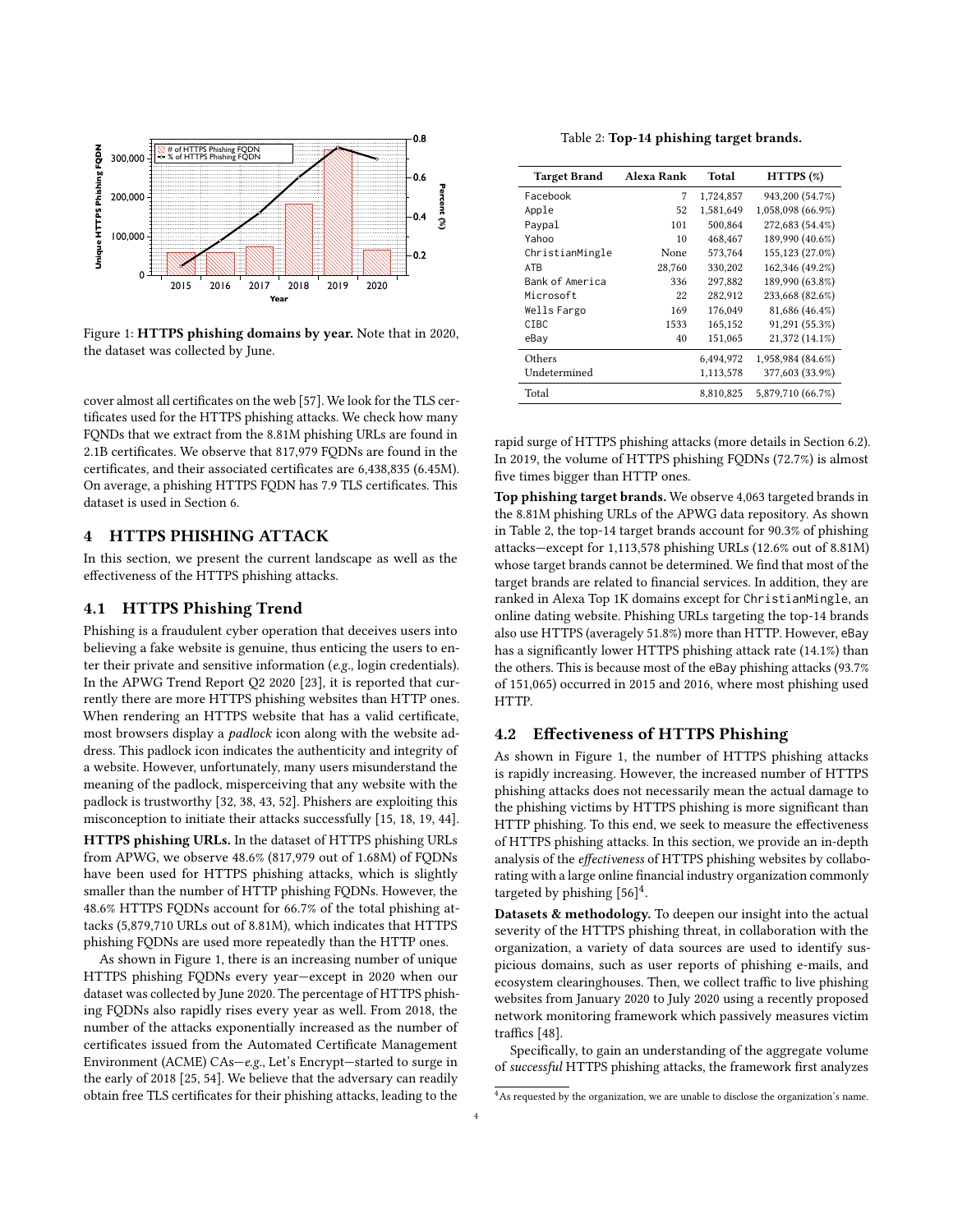the internal web traffic logs of the organization to look for events of interest based on specific signals (e.g., referrer headers with suspicious domains, and third-party resources embedded in phishing websites). Network events monitored by the framework have a high probability of being linked to a user targeted by a phishing attack. Moreover, certain events are a strong indicator of a successful attack: for example, a web visit to the organization's legitimate website, with a previously seen session cookie and a referrer header containing the URL of the last page of a known phishing website. We consider such events in our analysis.

Findings. We make several key observations. $^5$  $^5$  First, 85.1% of successful phishing campaigns (monitored by the framework) used HTTPS while HTTP phishing attacks only accounted for 14.9%. Second, almost all of the phishing domains (43 out of the top 50 phishing domains) used HTTPS, and the top 50 phishing domains accounted for 44.6% of all victims. Much to our surprise, the results demonstrate that HTTPS phishing websites successfully fooled victims more than the traditional HTTP phishing attacks. These findings also suggest, at least in part, that the effectiveness would motivate the attackers to conduct HTTPS phishing attacks.

## <span id="page-4-0"></span>5 UNDERSTANDING CAS ECOSYSTEM

We have observed that the HTTPS phishing attacks are more effective, which could be a strong drive for the adversary. In this section, we systematically conduct an empirical study to investigate how the security practices of CAs impact the entire HTTPS ecosystem, specifically regarding HTTPS phishing attacks. To this end, we design experiments where we purchase TLS certificates from CAs and re-sellers, launch our own phishing websites with these issued certificates, report our abusive certificates to CAs or Google Safe Browsing (GSB), and measure their reactions to our phishing websites.

# <span id="page-4-3"></span>5.1 Phishing Websites Setup

Phishing website construction. For our phishing websites, we clone the login page of an online financial service, which is among the organizations most commonly targeted by phishers [\[56\]](#page-12-10). We then created a fake login page by copying the HTML code and images from the legitimate login page.

Generating domain names. It is critical to ensure that our experiments do not adversely affect legitimate users. We randomly generated domain names for our experiment (i.e., new domains that have never been registered before) so that benign users would be highly unlikely to access them. Also, these fresh, random domain names are not blocklisted, and thus, proper for this experiment.

Hosting the phishing website. We used DigitalOcean to host our phishing website. Then, we assigned static public IP addresses for each domain on a dedicated server. We reported our research plan to DigitalOcean to ensure that our experiments did not disrupt the infrastructure.

Ethical concerns. Users may visit our phishing websites by accident. In such a case, a user would inadvertently submit their personal information. To mitigate this issue, we carefully set up

our controlled phishing websites with random paths, such that typical users would be extremely unlikely to directly access our phishing websites without knowing the exact full URLs. Moreover, we sterilize the submission form and remove the password field name, similar to an approach taken in prior empirical tests of the anti-phishing ecosystem [\[47\]](#page-12-17). Thus, no personal information is ever transferred or stored in the action of form submission. Additionally, it is possible that our experiments could interfere with CAs' ecosystem such as revocation of other abusive TLS certificates. To minimize the adverse side-effects for CAs, we limit the number of certificates we use for our experiments to 2 for each CA. This number is relatively small compared to the number of actually revoked certificates each day; on average, around 4,000 certificates are revoked a day in Sep. 2019 [\[8\]](#page-11-22).

## 5.2 Experimental Design

[Figure 2](#page-5-0) shows the overview of our experiment. It consists of four steps as follows.  $\bullet$  For seven CAs and three re-sellers (totally ten), we apply for two TLS certificates to each CA, leading to a total of 20 certificate requests. 2 We launch phishing websites with each issued certificate. To this end, we created 20 phishing websites. 3 We report one of the abusive certificates to its issuing CA and another to Google Safe Browsing (GSB). If revoked, 4 we re-apply for another certificate with the same public key used for the phishing site. Each step of our experiment investigates the Issuance, Revocation, and Re-issuance processes of a CA.

Certificate types. Note that we apply for only DV certificates: specifically, two for each CA with different configurations. This is because obtaining OV and EV certificates requires us to incorporate a shell company (or a legal business) and to submit the registration issued by the government to CAs, which can cause ethical issues.

Selecting CAs for the experiment. We choose the top-ten issuers (CAs) in our collected dataset (see [Table 8\)](#page-13-1) for our experiment because they account for 99.1% of the certificates of our collected datasets. We believe that the top-ten CAs dominate the Web PKI ecosystem. More information regarding the CAs is described in [Table 6.](#page-13-2) Specifically, seven CAs include the Comodo group (Comodo and cPanel), the DigiCert group (RapidSSL and GeoTrust), Let′s Encrypt, Go Daddy, and GlobalSign. [6](#page-4-2) Of the top-ten CAs, we exclude CloudFlare and DigiCert because of the following reasons:

- CloudFlare is a web infrastructure company rather than a CA. The company is issued Subject Alternate Name (SAN) certificates [\[28\]](#page-11-23) from CAs for websites hosted in their web service. Their SAN certificates are issued under the common name of CloudFlare, not an applicant's FQDNs (or domain names). Hence, we do not include CloudFlare's certificates for our experiment because 1) the company is not a CA who issues a certificate and 2) when the applicants cannot control the certificates since CloudFlare owns and controls the certificates. Note that we investigate phishing attacks leveraging the SAN certificates in [Sec](#page-8-0)tion  $6.2$
- DigiCert does not offer DV certificates unless a business partnership is established. This means that we may need to incorporate

<span id="page-4-1"></span><sup>5</sup>We note that we cannot provide definite visibility of monitoring results because this requires exact knowledge of all phishing campaigns targeting the organization.

<span id="page-4-2"></span> $6$ Note that COMODO rebranded to Sectigo; thus only 7 CAs are selected.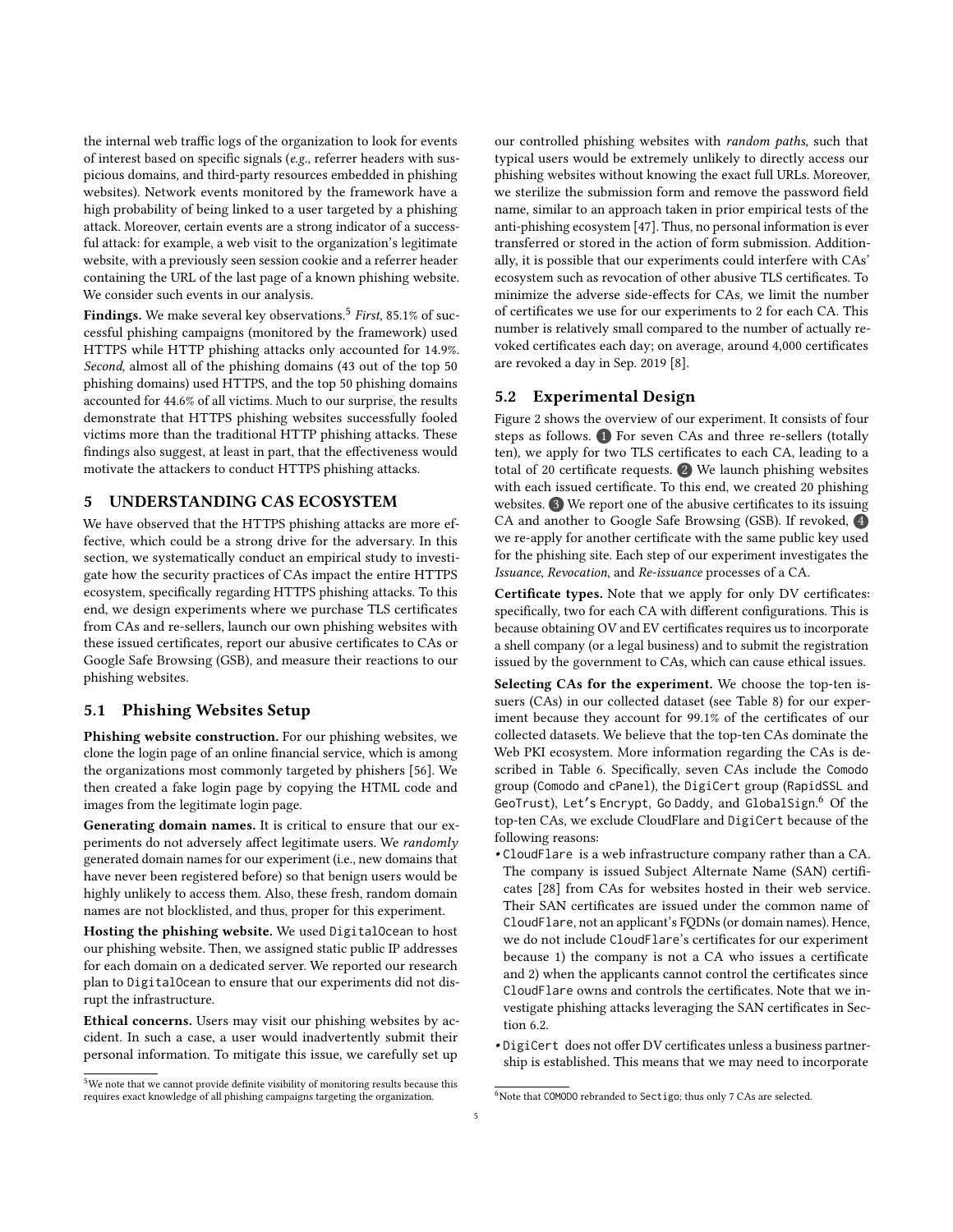<span id="page-5-0"></span>

Figure 2: Experimental design.

a company and to make a partnership agreement with the CA, which may lead to other ethic problems. Instead, we choose other CAs in the DigiCert group such as RapidSSL and GeoTrust that provide DV certificates.

Certificate re-sellers. In addition to the official CAs, we also purchase certificates from re-sellers because they are another channel for certificate applicants (including benign and malicious users). Thus, we also want to understand how they affect the ecosystem of the Web PKI. Three re-sellers include comodosslstore for Comodo, thesslstore for RapidSSL, and cheapsslsecurity for GeoTrust.

#### 5.2.1 Experimental Procedure.

1 Issuance. We aim to investigate whether we can obtain certificates with insecure configurations for public keys, which should be prohibited by CAs if they comply with the baseline requirements [\[7\]](#page-11-6). Specifically, in the certificate issuance process, CAs are responsible for checking if requested public keys meet the requirements. For example, as discussed Section [2.2,](#page-1-1) the public exponent  $(e)$  in the RSA algorithm must be carefully chosen because the algorithm is vulnerable (e.g., plain data can be exposed) when the exponent is '3' [\[29,](#page-11-24) [58\]](#page-12-18). We consider only RSA in our experiments because RSA public keys dominate (more than 99%) in trusted leaf certificates in the Web PKI [\[30\]](#page-11-25). In our experiment, we apply to the ten CAs (including seven CAs and three re-sellers) for TLS certificates with two types of RSA weak keys: (1) 1024 bits or (2)  $e = 3$ . If we are successfully issued certificates with weak RSA keys, CAs may fail in complying with the baseline requirements.

**2-3 Revocation.** We leverage the certificates that we obtained in the previous issuance experiment. Specifically, we obtain two certificates from each CA (the seven CAs and three re-sellers), resulting in 20 certificates. We then launch 20 phishing websites using our phishing kit (see [Section 5.1\)](#page-4-3) with the issued certificates. Consequently, we have two phishing websites associated with each CA or re-seller. Then, we report (1) one of the two certificates directly to the issuing CA and (2) another one to only GSB.

(1) From directly reporting to its issuing CAs, we aim to measure how promptly the CAs take actions, such as the total time spent on the investigation of reported phishing URLs and on the revocation of certificates used for the phishing domains. We also measure how CAs respond to the reporters or the owners of the certificates. Moreover, we measure how CAs investigate on our reported certificates used for phishing attacks by analyzing the access logs of our Web servers.

(2) By reporting only to GSB, we aim to understand whether or not CAs proactively investigate phishing websites by leveraging other available phishing datasets such as GSB and revoke them. Moreover, if they take actions proactively (i.e., revoking certificates), we further measure how promptly those actions had been taken.

4 Re-issuance. We aim to better understand whether CAs reissue certificates to suspicious applicants who are likely to conduct phishing attacks.

• Same public keys: For the certificates revoked by CAs in the previous revocation experiment  $(3)$ , we conduct an additional experiment to investigate whether CAs can remember the revoked certificates or public keys used in them to prevent re-issuance attempts from malicious actors. Hence, we re-apply for certificates with the same public keys used in the revoked certificates. Adversaries are less motivated to behave in this way, but note that this experiment is necessary to better the security practices of CAs in their issuance process.

According to the Baseline Requirements [\[7\]](#page-11-6), it explicitly mentions that CAs should maintain internal databases and keep track of rejected certificate requests or revoked certificates for fraudulent usages such as phishing websites (see [Section 2.2\)](#page-1-1). Note that applying a new certificate with the same public key used in a phishing attack suggests that the application comes likely from the same attacker. A desired outcome is to have additional scrutiny or reject certificate requests with the same public keys used for phishing attacks and in revoked ones.

• High-risk domain for a real phishing attack: Moreover, we try to obtain certificates of suspicious domains from CAs. Specifically, we use a domain name that was previously used for a real phishing attack in our dataset (see Section [3.1\)](#page-2-3). It is a typical squatting domain (pyp-al.com) and the domain was already blocklisted in Google Safe Browsing in Oct. 2019. We can take over the domain since it becomes available for registration. We then apply for a certificate to each CA with the high-risk domain name. Note that as discussed in Section [2.2,](#page-1-1) CAs are expected to perform an additional strict verification process when requested domains look suspicious (e.g., if the domains are known to be used in phishing attacks). Hence, during this experiment, we expect CAs to conduct some additional vetting processes on our issuance requests.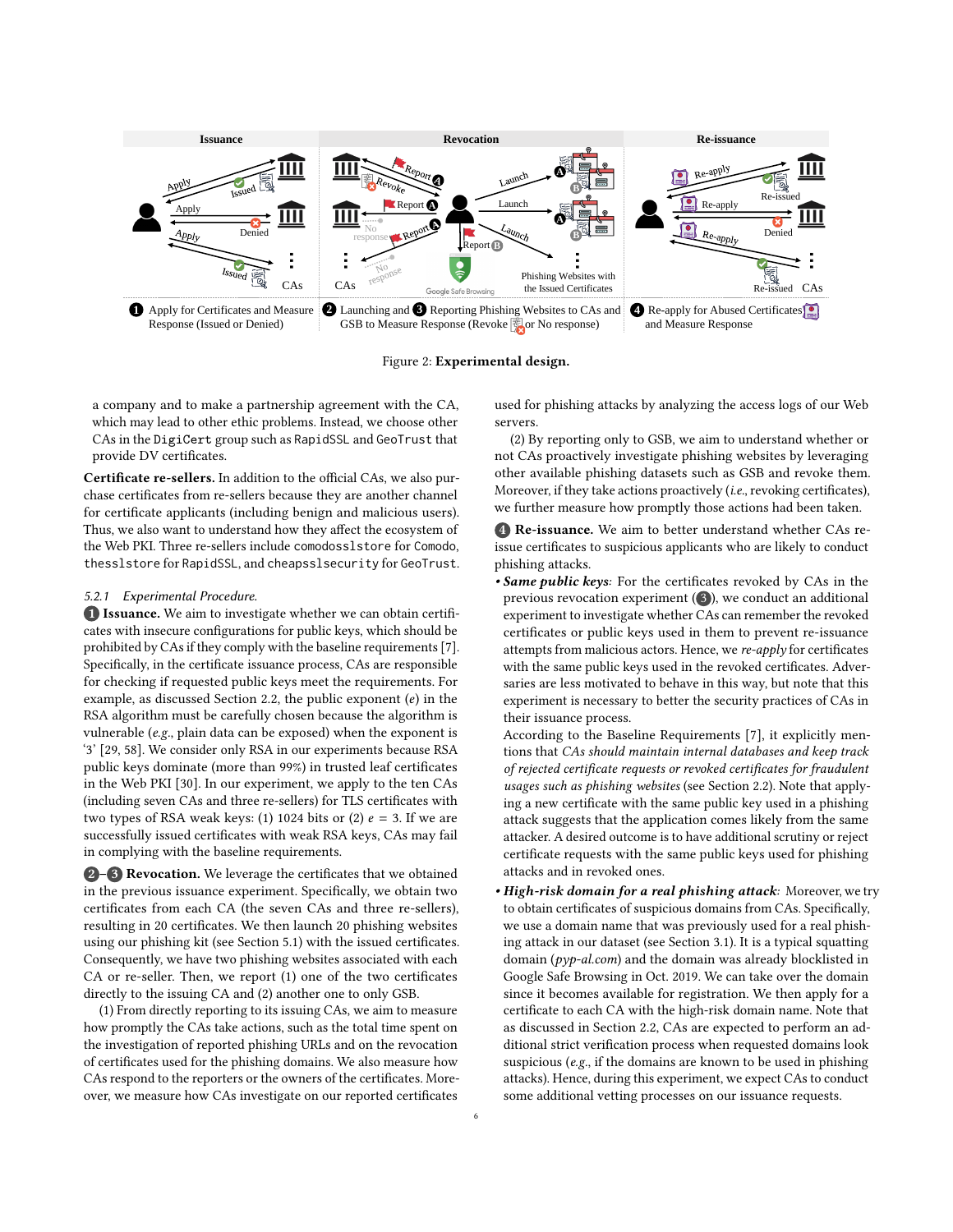## <span id="page-6-5"></span>5.3 Experimental Results

We present experimental results of the three processes: (1) issuance, (2) revocation, and (3) re-issuance of CAs, as described in [Table 3.](#page-7-1)

#### <span id="page-6-3"></span>5.3.1 Issuance.

Weak public key sizes. All CAs and re-sellers properly checked the key length of RSA public keys (i.e., whether the keys are greater than or equal to 2048) in their online form where applicants put their CSRs (certificate signing requests), and rejected CSRs with the key length less than 2048 bits (e.g., 1024 bits) which is considered as a weak key, meaning that they comply with the requirements.

Vulnerable public exponents. We find the DigiCert group (RapidSSL and GeoTrust) and GlobalSign improperly check the security requirements of the public exponent  $e$  in the RSA algorithm in CSRs. Specifically, while e should be an odd number larger or equal to 3 and between  $2^{16} + 1$  and  $2^{256} - 1$ , they have issued certificates with  $e = 3$ , which can lead to a security vulnerability [\[29,](#page-11-24) [58\]](#page-12-18).

<span id="page-6-4"></span>5.3.2 Revocation. We observe that the results of the revocation experiment depend on CAs or parent CAs of the re-sellers because the issued certificates are managed by the issuing CAs or the resellers' parent CAs. Hence, in the following paragraphs, we present the result by group or each CA. Recall that in this experiment, for each group or CA, we report the URLs of our phishing websites (which use the certificates issued from each group or CA) to the responsible CAs (e.g., the CA that issued the certificate) and Google Safe Browsing (GSB) as shown in [Figure 2](#page-5-0)  $\overline{A}$  and  $\overline{B}$ . In this subsection, note that '∗ ∗ ∗' is appended to the re-sellers' names for easy recognition.

Comodo group. The Comodo group includes Comodo (now renamed as Sectigo), comodosslstore<sup>\*\*\*</sup>, and cPanel. cPanel is an automated CA that has a partnership with Comodo, providing certificates under the Comodo's brand. The certificates issued by the Comodo group share the same revocation policy which says they will revoke the certificates used for illegal or fraudulent activity (see [Table 9\)](#page-13-3). We reported the phishing websites to "ssl\_abuse@sectigo.com." We received responses from them between 16 hours to 3.5 days, saying that the reported URLs and certificates are under investigation. However, as of Sep. 1st, 2020 (more than 11 months later), the certificates are not revoked.

DigiCert group. DigiCert group includes RapidSSL, GeoTrust, thesslstore∗∗∗, and cheapsslsecurity∗∗∗. We reported the phishing websites to the two CAs via their official web pages<sup>[7](#page-6-0)</sup> and GSB. We received responses from the two CAs within one hour regarding the reports, mentioning that they have begun their investigations. From our web server's access logs, we find three visitors' IPs: our own IP, DigiCert's IP, and VirusTotal [\[22\]](#page-11-26) crawling bot's IP in this particular order. The IP logs indicate that the DigiCert investigation team might utilize VirusTotal to query for our reported URLs for investigation. Fortunately, they have revoked our abusive certificates within approximately 24 hours. However, regarding other certificates used in the phishing websites reported to GSB, they are not revoked as of Sep. 1st, 2020 (more than 11 months). In short, the DigiCert group promptly investigates the reported

certificates and revokes them within 24 hours, complying with their CPS while they may not monitor third party databases (e.g., GSB) to identify abused certificates—note that such proactive investigation is not a requirement for CAs in terms of revocation.

Let's Encrypt. We reported our phishing website to cert-probreports@letsencrypt.org and the other phishing website to GSB. They will revoke certificates used in cyber crimes according to their CPS [\[16\]](#page-11-11) (see [Table 9\)](#page-13-3). We received automated CA responses to our report within one hour. However, we find that their response does not comply with their CPS. Their email response states that "our (Let's Encrypt) policy does not allow us to revoke certificates for sites suspected of engaging in phishing, distribution of malware, or other forms of fraud," which directly may conflict with their CPS which mentions "entitled to revoke" as described in [Table 9.](#page-13-3) They also ask us to report the phishing website to GSB by ourselves, mentioning that "GSB is able to more effectively protect users." In short, Let's Encrypt did not actively involve the management of certificates such as revocation. Note that Let's Encrypt is an automated CA, providing TLS certificates without any human intervention for free. From the phishing attackers' perspective, the automated CA might be a preferable option for them, considering it is easy and cheap to obtain certificates and those certificates might be rarely revoked.

Go Daddy. We also reported our phishing website to both the report form<sup>[8](#page-6-1)</sup> and GSB. Their CPS explicitly mentions that they will provide a preliminary report to the filed report [\[13\]](#page-11-10) (see [Table 9\)](#page-13-3). We did not receive any responses or investigation results from the CA. Due to no response, we are unable to know whether or not the CA has started investigations on the abusive certificates. When we check the revocation status of the reported certificates, the certificates are not revoked as of Sep. 1st, 2020 (more than 11 months).

GlobalSign. We reported our phishing websites to their abuse report form $^9$  $^9$  as well as to GSB. We received their automated response within one hour, saying they would start their investigation on the reported URL and certificate. In 44 hours after the reporting, we received their investigation result that claims "the URL and certificate have not committed any violation of GlobalSign Subscriber Agreement and Certification Practices Statement (CPS)". However, they did not provide any further information regarding their conclusion. Nine days later after we reported our certificates, we have received two emails from GlobalSign, mentioning that they received complaints from (unrevealed) third-parties that our two certificates have been misused in phishing websites. The email also mentions that if we do not provide proper vindication within 24 hours, they will revoke the certificate. We did not provide any feedback to the CA intentionally, expecting them to revoke the certificates. After another week passed, the two certificates were eventually revoked on Oct. 14th, 2019; they took 17 days to revoke the two certificates after we report them. In short, GlobalSign monitored their issued certificates and third-party databases, although performing a revocation of an abusive certificate took a week that is longer than the deadline defined by the Baseline Requirements [\[7\]](#page-11-6).

<span id="page-6-0"></span><sup>7</sup>https://www.rapidssl.com/contact/ssl-certificate-complaint.html and https://www.geotrust.com/about/contact/ssl-certificate-complaint.html

<span id="page-6-2"></span><span id="page-6-1"></span> $^{8}$ https://supportcenter.godaddy.com/AbuseReport

<sup>9</sup>https://www.globalsign.com/en/report-abuse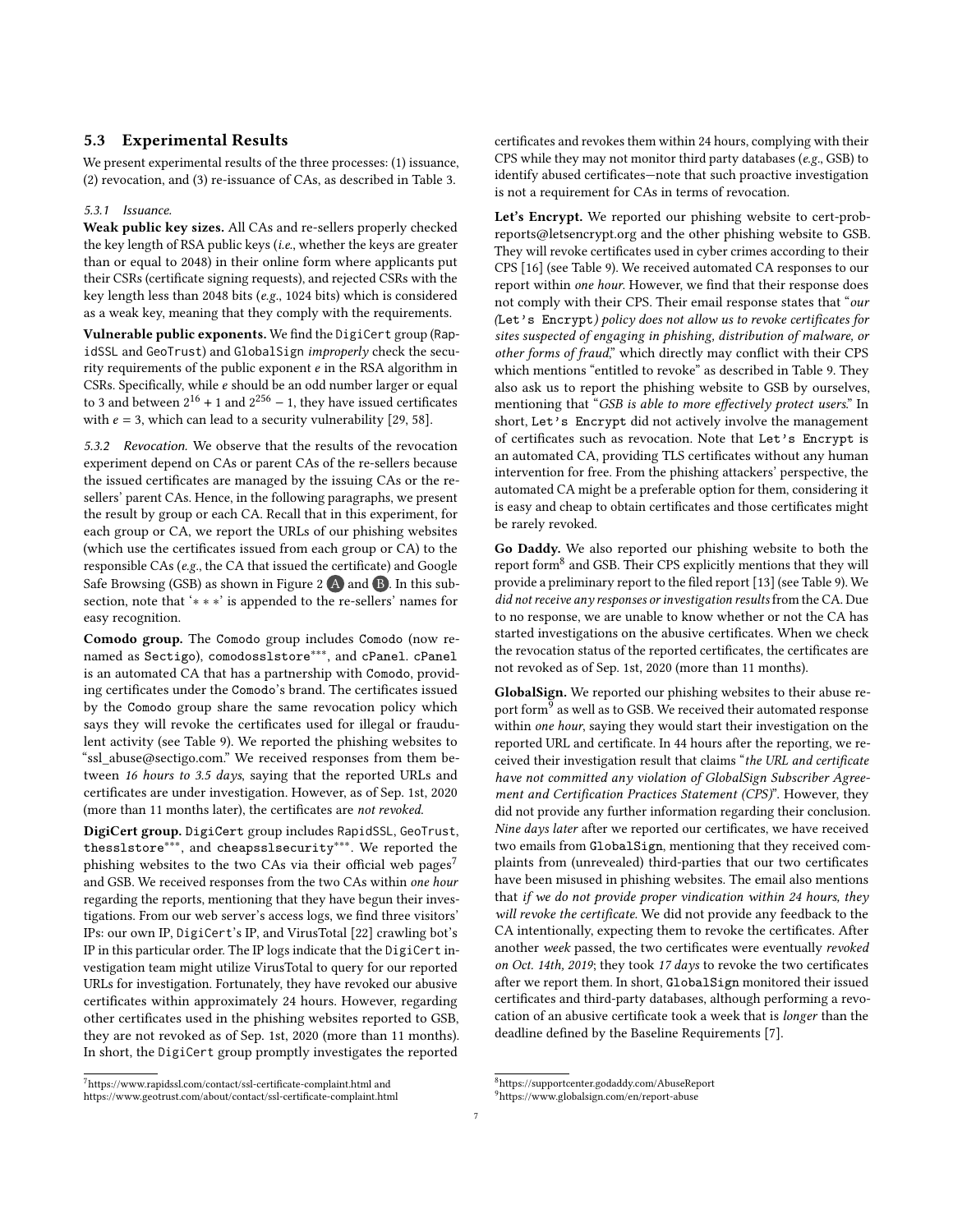<span id="page-7-1"></span>Table 3: Experimental results. No CAs properly check high-risk certificate requests. The DigiCert group and GlobalSign have issued certificates with RSA weak keys. Only GlobalSign and the DigiCert group revoke our certificates reported only to its issuing CA. All CAs except for GlobalSign never revoke abusive certificates reported only to a third-party ( $e.g.,$  GSB).

| <b>Certificate Authority</b> |                     | Issuance  |             | Revocation                      |                                           |               | Re-Issuance |           |
|------------------------------|---------------------|-----------|-------------|---------------------------------|-------------------------------------------|---------------|-------------|-----------|
| Group                        | CA.                 | Key size* | Pub. exp.** | Resp. delay                     | Revc. delay                               | Proactive     | Revk. Kev   | High Risk |
|                              | Comodo              |           |             | $\approx 16h$                   |                                           |               | N/A         |           |
| Comodo                       | comodosslstore***   |           |             | $\approx 3.5d$                  |                                           |               | N/A         |           |
|                              | cPanel              |           |             | $\approx 3.0d$                  |                                           |               | N/A         |           |
|                              | RapidSSL            |           |             | $\approx$ 1h                    | $\approx 1d$                              |               |             |           |
|                              | thesslstore***      |           |             | $\approx 4h$                    | $\approx 1d$                              |               |             |           |
| DigiCert                     | GeoTrust            |           |             | $\approx$ 5h                    | $\approx 1d$                              |               |             |           |
|                              | cheapsslsecurity*** |           |             | $\approx$ 2h                    | $\approx 1d$                              |               | N/A         |           |
|                              | Let's Encrypt       |           |             | $\approx$ 1h                    | x                                         |               |             |           |
|                              | Go Daddy            |           |             |                                 | x                                         |               | N/A         |           |
| GlobalSign                   |                     |           |             | $\approx$ 1h<br>$\overline{16}$ | $\approx$ 17d<br>$\overline{\mathcal{C}}$ | $\approx$ 17d |             |           |

\*RSA key size ≥ 2048-bit. \*\*Public exponent  $e$ : odd  $\&$  ≥ 3  $\&$  (between  $2^{16} + 1$  and  $2^{256} - 1$ ). \*\*\*: re-sellers.

✓: Vulnerable key size and pubic exponent are checked during the Issuance experiment.

✗: Vulnerable key size and pubic exponent are not checked during the Issuance experiment, a certificate was not revoked during the Revocation experiment, an abused certificate was not checked, re-issuing an abusive certificate during the Re-issuance experiment.

#### <span id="page-7-4"></span>5.3.3 Re-issuance.

Public key used for phishing attack. CAs should maintain their own internal databases that keep track of revoked certificates or public keys used in the revoked certificates to prevent re-issuance of already abused certificates according to the Baseline Requirements [\[7\]](#page-11-6) (see [Section 2.2\)](#page-1-1).

To measure whether the requirement is properly practiced, we  $re-apply$  for certificates to each CA with the same public key of the certificates used for our phishing websites only when the CAs had revoked the certificates, meaning that the CAs are aware of the public key used for phishing attacks. Note that in our experiment design, we cannot re-apply to all CAs because our all abusive certificates are not revoked, and we are interested in only revoked certificates for this experiment. Moreover, since we can revoke a certificate issued from Let's Encrypt by ourselves with the private key, we intentionally revoke the certificate and re-apply with the same public key of the revoked certificate.

Our requests with the already-abused public key (i.e., the key used for previously revoked certificates) are passed CAs' vetting processes, successfully being issued certificates from CAs including Let′s Encrypt, GlobalSign, RapidSSL (both official and thesslstore), and GeoTrust (official). Note that we face a technical problem during the experiment with cheapsslsecurity; the problem was caused because the verification of the domain ownership over the DNS records using certificate authority authorization (CAA) failed for unknown reasons<sup>[10](#page-7-2)</sup>. We specify it as  $N/A$  in [Table 3.](#page-7-1)

The result suggests that the DigiCert group, GlobalSign, and Let′s Encrypt might not keep tracking the record of rejected requests or revoked certificates to mitigate the re-issuance problem of the abused certificates.

High-risk domain used for real phishing attack. According to the CA/B Baseline Requirements [\[7\]](#page-11-6), CAs are responsible for checking if a certificate request may include names at higher risk for phishing or other fraudulent usages $11$ . In this experiment, we use pyp-al.com used for a real phishing attack and blocklisted on GSB. We expect we would be asked for additional scrutiny if we request a certificate with the suspicious domain used in an alreadyreported phishing attack.

Unfortunately, as described in [Table 3,](#page-7-1) all CAs and re-sellers have issued certificates for the high-risk domain without further verification process after they just checked the ownership of the domain; the CT logs are shown in [Table 7.](#page-13-4) During the issuance process, we (applicant) were never asked to provide more information for additional investigation, suggesting that the CAs may not check whether or not a requested domain is suspicious.

## <span id="page-7-0"></span>6 ABUSIVE CERTIFICATES IN THE WILD

We have observed that the current practices of CAs from our experiment raise several security concerns. In this section, for the ecological validity, we want to know if our findings in the three roles—i.e., issuance [\(Section 5.3.1\)](#page-6-3), revocation [\(Section 5.3.2\)](#page-6-4), and reissuance [\(Section 5.3.3\)](#page-7-4)—are valid in the wild using the longitudinal datasets of abusive certificates. Moreover, we examine more security concerns that we cannot measure from the empirical experiment.

## 6.1 Refining Datasets

To better understand how adversaries interact with CAs (e.g., issuance, revocation, re-issuance), we need to examine abusive certificates that are directly issued to the adversaries and managed by them. To this end, we exclude the following three cases from our datasets because we believe adversaries cannot interact with CAs if one of the three cases occurs.

(1) CloudFlare: Attackers use the web hosting or CDN services from Cloudflare for their phishing websites. In this case, the attackers do not interact with CAs at all—e.g., attackers do not submit

<span id="page-7-2"></span> $^{\rm 10}$  We contacted to cheapsslse<br>curity to resolve the issue, but they were not able to resolve as well.

<span id="page-7-3"></span> $^{11}{\rm It}$  mentions that CAs are responsible for checking if a certificate request "include names at higher risk for phishing or other fraudulent usage, ... , names listed on the Miler Smiles phishing list or the Google Safe Browsing list"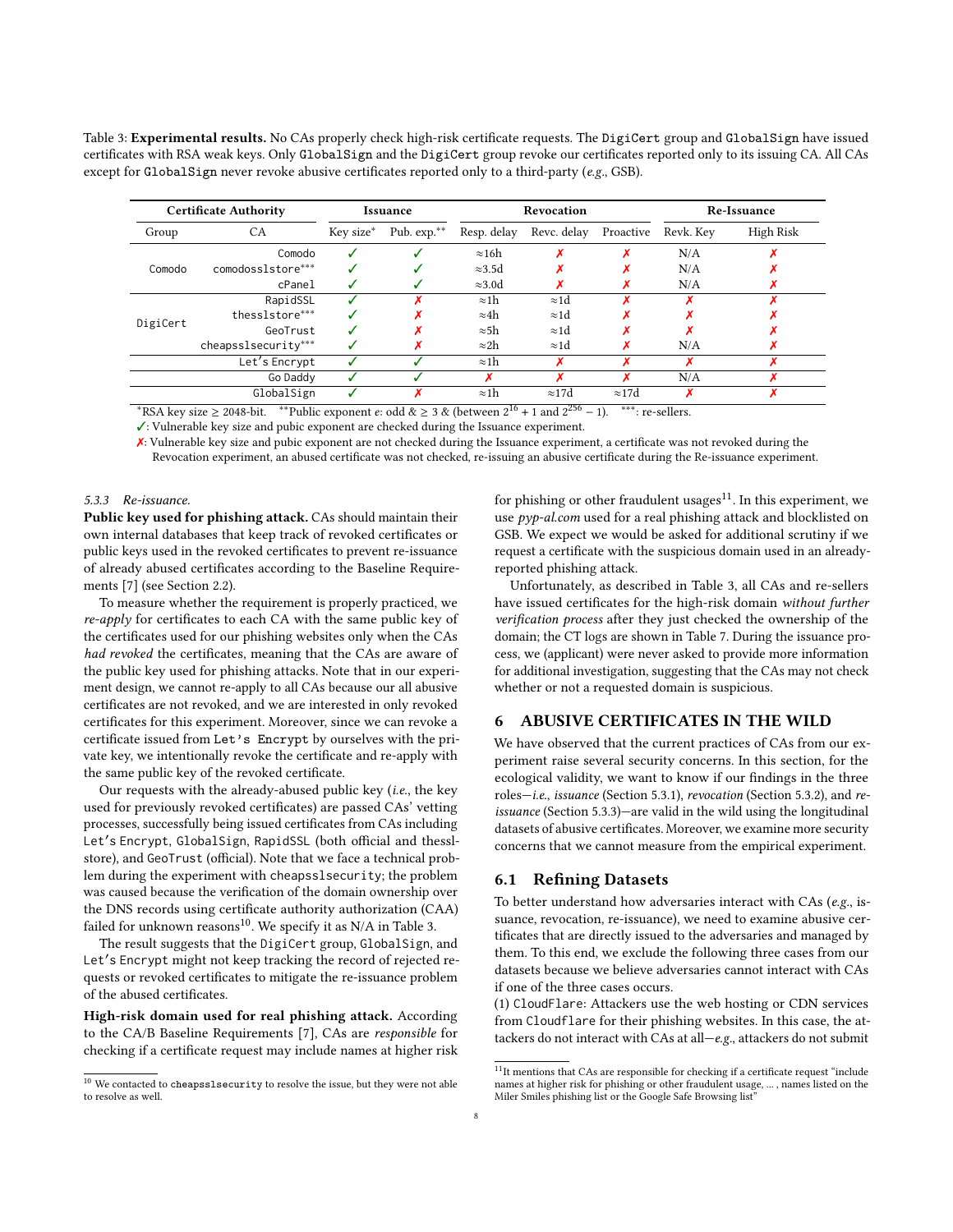certificate signing requests (CSRs) to CAs; rather, CloudFlare applies for and manages certificates.

(2) Free services: Attackers frequently employ free services including free web hosting services (e.g., 000webhost.com) or free blog services (e.g., blogspot.com) to launch phishing attacks. In this case, the phishing web pages can be served with HTTPS using wildcard certificates of the service providers, and the attackers are not involved in the issuance.

(3) Compromised web servers: While it is challenging, attackers can launch phishing attacks by exploiting vulnerabilities of HTTPS web servers or web applications such as WordPress. Hence, albeit certificates are not issued directly to the attackers, the phishing attacks are served with HTTPS.

We believe that the free services are likely ranked in the Alexa top-1M domains due to its popularity. We use Alexa Top 1M domains to exclude the phishing FQDNs served on free services or on compromised web servers. Moreover, to be more conservative, we also include two additional top 1M domains from Cisco [\[5\]](#page-11-27) and Majestic [\[17\]](#page-11-28). In total, we find 16,425 domains are observed in the three 1M domains and exclude them from our dataset, which remains 574,036 distinct FQDNs and 5,739,338 certificates. For the last step where we need to filter out certificates issued to CloudFlare, we remove certificates if their subject commonName contains cloudflare.com or cloudflaressl.com. After this, eventually we have 527,793 distinct FQDNs with 3,437,605 certificates.

### <span id="page-8-0"></span>6.2 Issuance

RSA public key. We examine how CAs follow the Baseline Requirement and properly issue certificates in terms of RSA public key size and public exponent.

(1) Key size: We observe no certificates that have RSA public keys smaller than 2048 bits after 2014. This is in line with our experiment (see [Section 5.3\)](#page-6-5) where all the CAs properly checked the RSA public key sizes and they successfully rejected certificate requests containing smaller than 2048 bits. Moreover, for ECDSA public keys, all issued certificates in the wild follow the Baseline Requirement; they all are secure.

(2) Public exponent: 99.9% of certificates in the wild have recommended public exponents while we find a very small number of certificates whose RSA exponents do not meet the guideline. The high number of proper public exponents points out that the CAs also correctly meet the requirements, which is the same as the case of the key size.

Top issuers (CAs). We believe the advent of automated CAs (Let's Encrypt and cPanel) brought the rapid surge of abusive certificates for phishing attacks. [Figure 3](#page-8-1) shows our measurement results on the number of distinct abusive certificates issued by each CA over time. We confirm that attackers use the automated CAs to obtain certificates much more than commercial CAs. Specifically, 91.6% have been issued from the free, automated CAs while only 8.4% were from commercial CAs as shown in [Table 4.](#page-9-0) The automated CAs can be one of the main contributors to the surge of the HTTPS phishing attacks due to low cost. We believe that the automated CAs may need to have more responsibility for managing certificates as well as issuance.

<span id="page-8-1"></span>

Figure 3: Abusive certificates over year broken down by the top-five issuing CAs.

SAN certificates. A SAN (Subject Alternate Name) certificate allows having multiple FQDNs (domains) that can be secured by a single certificate. We examine how many abusive certificates have more than two FQDNs used for phishing attacks in the wild. In this scenario, the attackers can apply for a single SAN certificate and include multiple FQDNs that will be used for their multiple phishing campaigns.

We look for SAN certificates that contain more than two phishing FQDNs. In our refined dataset, we discover 76,363 SAN certificates (6.69% of 1,142,078 SAN certificates) and these certificates have 234,915 HTTPS phishing domains reported to the APWG. This indicates that averagely 3.1 phishing domains are included in a single SAN certificate.

Moreover, we also consider another scenario where an adversary applies for a SAN certificate with a benign FQDN for its common name, but they specify malicious FQDNs for a phishing attack in the SAN field. We observe that there are 280,011 SAN certificates  $(24.51\% \text{ of } 1,142,078 \text{ SAN certificates}) -$  associated with 342,258 HTTPS phishing domains—of which common names have not been reported but its SAN domains in the SAN field are reported and flagged as malicious domains. This attack scenario is more observed in the wild than the former scenario, which indicates that the attackers more frequently use benign common names when they request SAN certificates for phishing attacks.

## 6.3 Revocation

We observe in our experiment (see [Section 5.3\)](#page-6-5) that CAs rarely revoked certificates used for phishing websites. We examine how CAs properly revoke abusive certificates issued for real phishing attacks in the wild. To check the revocation status of abusive certificates in our dataset, we use Online Certificate Status Protocol (OCSP) [\[53\]](#page-12-19). As shown in [Table 4,](#page-9-0) on average, only 1.15% of abusive certificates have been revoked by the CAs. This indicates that CAs rarely revoked certificates similar to our experiment. Particularly, automated CAs averagely have lower revocation rates (0.01%) comparing to commercial CAs (6.88%).

CAs can start investigations on misused certificates proactively or/and reactively, and may revoke the certificates if necessary. The extremely low revocation rate basically suggests that CAs themselves do not proactively monitor the blocklists (e.g., eCrimeX or GSB) to check if their issued certificates are maliciously used for phishing attacks, or/and they do not actively revoke reported abusive certificates. Therefore, even though phishing websites have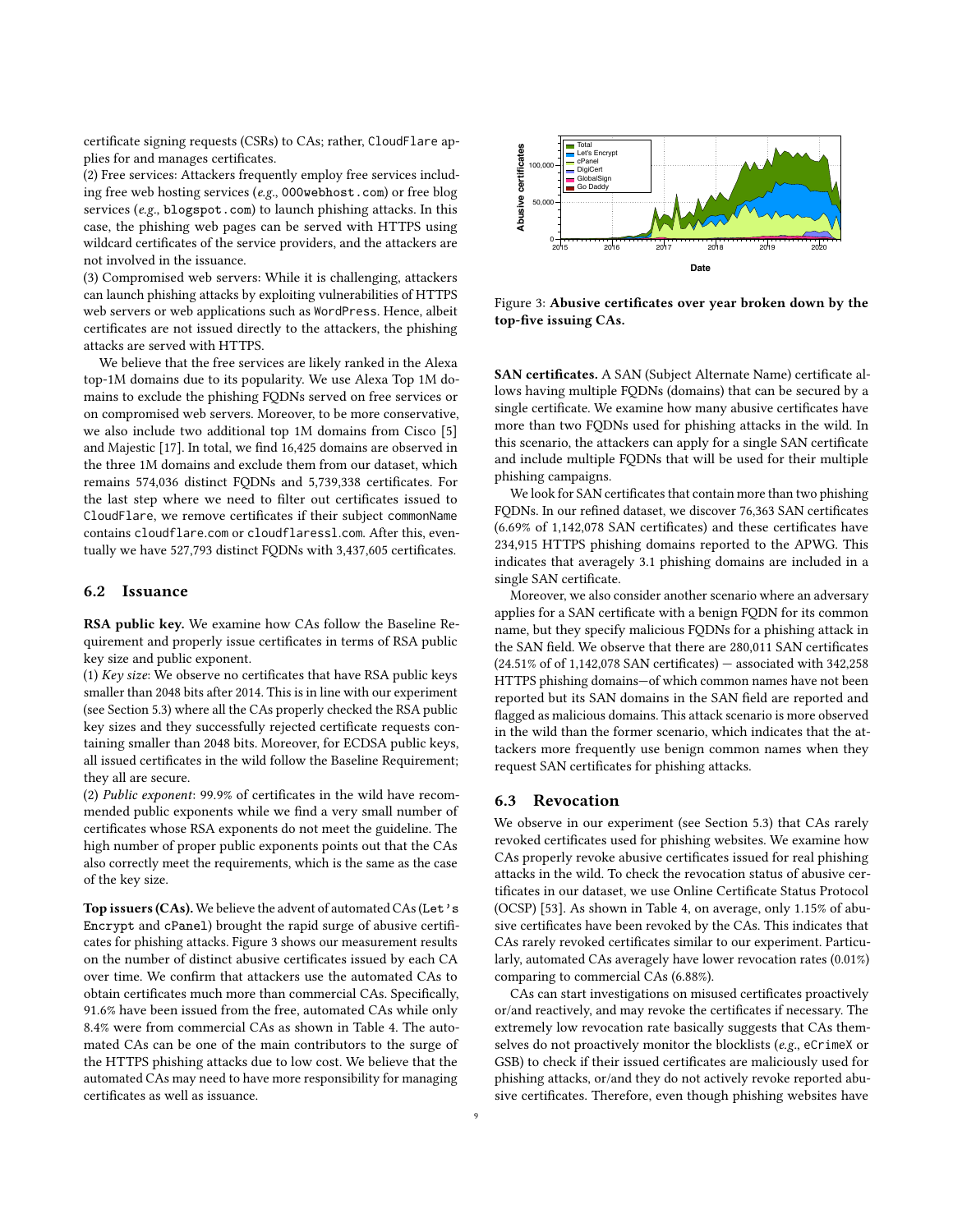<span id="page-9-0"></span>Table 4: Top-10 Issuers (CAs) excluding CloudFlare. We checked the revocation status on Sep. 22, 2020. We cannot check the status of 23 certificates due to OCSP errors [\[35\]](#page-11-29).

|      |               |           | <b>Status</b> |           |                |
|------|---------------|-----------|---------------|-----------|----------------|
| Cat. | Issuer (CA)   | Total     | Good          | Expired   | Revoked        |
| A    | Let's Encrypt | 1,951,718 | 130,708       | 1,820,993 | $17(0.01\%)$   |
| A    | cPanel        | 1,197,283 | 57,710        | 1,139,566 | $7(0.01\%)$    |
| C    | GlobalSign    | 102,248   | 17,453        | 84,645    | 150 (0.85%)    |
| C    | Go Daddy      | 34,175    | 7,458         | 24,937    | 1,780 (19.27%) |
| C    | COMODO        | 31,523    | 1,345         | 30,133    | 45 (3.24%)     |
| C    | Sectigo       | 30,233    | 11,355        | 18,617    | 261 (2.25%)    |
| C    | DigiCert      | 19,802    | 8,715         | 11,003    | 84 (0.95%)     |
| C    | RapidSSL      | 9.772     | 1,300         | 8.465     | $7(0.54\%)$    |
| C    | GeoTrust      | 5,857     | 855           | 4,995     | $7(0.81\%)$    |
| C    | Entrust       | 5,350     | 4329          | 995       | 26 (0.60%)     |
|      | Etc.          | 49,644    | 8,146         | 40,987    | 511 (5.90%)    |
|      | Total         | 3,437,605 | 249,374       | 3,185,336 | 2,895(1.15%)   |

A: free, automated CA, C: commercial CA.

a very short life cycle [\[48\]](#page-12-16), users will remain exposed to HTTPS phishing attacks because adversaries can repeat the attacks using the same domains and certificates as far as the certificates are valid.

Importance of revocation. Prior work [\[32,](#page-11-19) [38,](#page-12-3) [43,](#page-12-4) [52,](#page-12-5) [55\]](#page-12-6) has shown that the HTTPS indicator (e.g., padlock icon) on the web browser's address bar may mislead users to believe even phishing websites are legitimate and safe. We believe that phishing attacks with no HTTPS indicator (padlock) might not be as effective as the phishing attacks with the HTTPS indicator. Unfortunately, the abusive certificates' low revocation rate raises a concern that known abusive certificates still mislead users helping attackers. Moreover, we observe that 92.7% of the certificates have naturally been expired. However, those certificates were expired after at least 90 days, while most phishing websites last only a couple of days (specifically, 61.69 hours) [\[45\]](#page-12-20). This suggests that the certification expiration policy may not be as effective as the revocation.

## 6.4 Re-Issuance

In [Section 5.3.3,](#page-7-4) we found that the CAs failed in checking (1) the high-risk domains and (2) the public keys used for phishing attacks when re-issuing certificates. We further analyze the re-issuing process CAs via our refined datasets.

6.4.1 High-Risk: Squatting Domains. Recall that domain squatting is one of the most common techniques for phishing attackers to trick victims. End-users, who may have just glanced at the browser's address bar, can believe the squatting domains to be legitimate. We specifically find squatting domains reported as phishing domains and re-issued by CAs.

Squatting techniques. We briefly explain three popular squatting techniques and find squatting domains in our datasets based on them.

• Combosquatting: A combosquatting domain is composed by appending additional keywords to the beginning or the end of the target domain. For example, to create a combosquatting domain of apple.com, an adversary can append "www2-login-appleid-" in front of the domain's effective second level domain name (e2LD) which is apple, resulting in www2-login-appleid-apple.com, which is a real example in our dataset.

- Typosquatting: Typosquatting attacks take advantage of the typos from the end-users by registering phishing domains that are very similar to the target domain. For example, from apple.com, a character can be omitted (e.g.,  $aple.com$ ), permuted (e.g.,  $aplpe.com$ ), substituted (e.g., appke.com), or duplicated (e.g., applle.com).
- Homograph: An adversary can exploit the fact that some characters look alike; in English, 'l' (L) and '1' (the number) look similar. For example, "app1e.com" can be registered where "1 (L)" is replaced with "1."

Target brand selection. Phishing attackers imitate the popular brand names through squatting techniques to lure more victims. We utilize the Alexa Top 1K domains [\[4\]](#page-11-30) for generating squatting domains, similar to prior works [\[26,](#page-11-31) [37,](#page-12-21) [51\]](#page-12-9). In the Top 1K domains, some brands may have multiple top-level domains (TLDs)-e.g., amazon.com, amazon.in, and amazon.co.jp. We, thus, merge the brands that have the same domain names, but different TLDs. Moreover, to extend the coverage, we also use the 702 unique brands selected by Tian et al. [\[56\]](#page-12-10). These brands are chosen from Alexa's 17 categories—e.g., "games," "health," "business," which helps us cover a wider range of top brands on the Internet. By merging the two datasets, in total, we have unique 1,345 top brands (i.e., domain names). We use the domain names to find out squatting domains used for the HTTPS phishing attacks.

Identification. We first employ DNSTwist [\[2\]](#page-11-32) to generate squatting domains through typosquatting, homograph, and other techniques. In addition, we follow the same methodology that Kintis et al. [\[36\]](#page-12-7) proposed to generate squatting domains by using combosquatting technique. First, we extract all e2LDs from our target top brands (e.g., "paypal" in "paypal.com"). Then, we check if the e2LDs (effective second-level domains) are a substring of our phishing dataset. However, the top brand names can be substrings of English words (e.g., vice.com's e2LD is  $\overline{vice}$ , which is a substring of service). Therefore, to be more conservative, we first filter out all target brand domains whose e2LDs can become substrings of English words by using the English dictionary.<sup>[12](#page-9-1)</sup> Furthermore, we manually inspect and remove target brand names to check if they can be a substring of English words.

Results. [Table 5](#page-10-0) shows the measurement results. With the 1,345 top brands, we observe that 75,440 HTTPS FQDNs (14.3% out of 527K HTTPS FQDNs) are squatting domains in our dataset. We observe that phishing attackers use squatting techniques to imitate the most-targeted brand names in phishing (see [Section 4.1\)](#page-3-1). Moreover, we find that the attackers use the Combosquatting technique more than the others. Specifically, 88.9% of squatting FQDNs (67,104 out of 75K) were generated through the combosquatting technique. 351,234 certificates are issued with the 75K FQDNs; averagely, each HTTPS FQDN has 4.7 certificates. This observation is in line with our empirical experiment, specifically re-issuance process (see [Section 5.3.3\)](#page-7-4) where we found that the certificates of high-risk (suspicious) squatting domains were successfully issued.

6.4.2 High-Risk: Re-used Phishing Domains. We investigate if CAs allow the re-issuance of the TLS certificates whose domains had

<span id="page-9-1"></span><sup>12</sup>https://github.com/dwyl/english-words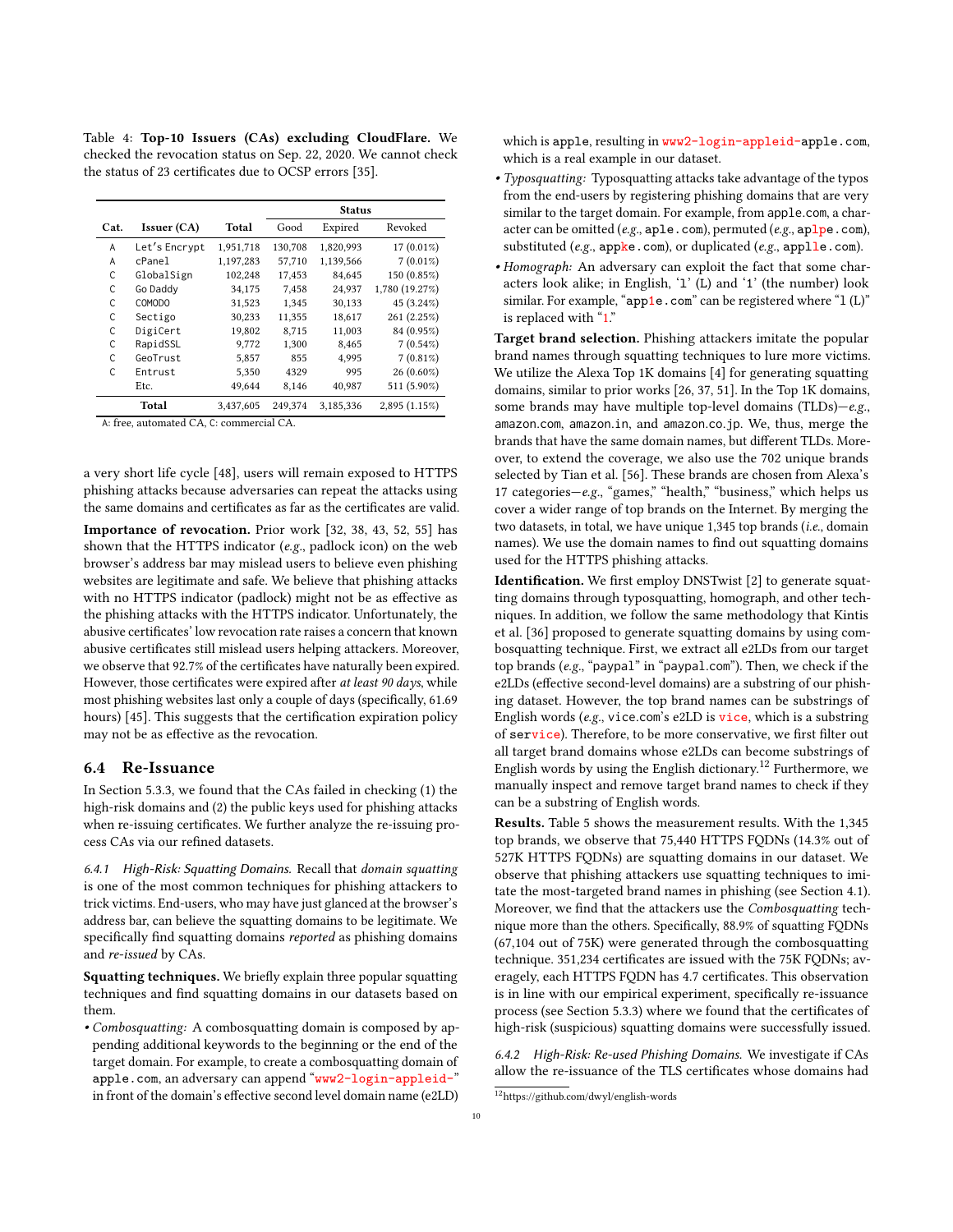Table 5: Top-10 Squatting domains.

<span id="page-10-0"></span>

|                      |       |        | <b>Squatting Type</b> |       |                |        |
|----------------------|-------|--------|-----------------------|-------|----------------|--------|
| <b>Target Domain</b> | Rank* | Total  | Combo.                | Homo. | Typo.          | Others |
| Apple                | 52    | 27.611 | 27.248                | 132   | 145            | 86     |
| Paypal               | 101   | 8.268  | 7.968                 | 89    | 64             | 147    |
| LinkedIn             | 58    | 6.000  | 5.926                 | 6     | 19             | 49     |
| Chase                | 117   | 2.040  | 2.016                 | 1     | 4              | 19     |
| Bank of America      | 336   | 1.456  | 1.442                 | 4     | 3              | 6      |
| Facebook             | 7     | 1.358  | 1.304                 | 11    | 7              | 36     |
| Airbnb               | 802   | 977    | 951                   | 14    | 5              | 7      |
| Amazon               | 12    | 807    | 770                   | 4     | 12             | 21     |
| WhatsApp             | 70    | 799    | 794                   | 4     | $\overline{c}$ | 3      |
| Netflix              | 21    | 498    | 173                   | 13    | 6              | 6      |
| Etc.                 |       | 27,574 | 18,212                | 542   | 2,396          | 3,438  |
| Total                |       | 75.440 | 67.105                | 817   | 2.663          | 3.818  |

\*: Alexa Top Rank

<span id="page-10-1"></span>

Figure 4: CDFs of re-issued certificates by CAs.

been reported. We believe the certificates to be abusive because they contain the reported malicious domains. We first categorize the certificates into two groups using the validity periods (see [Table 6\)](#page-13-2) in order to better understand them: (1) re-issued ones that the automated CAs (e.g., Let's Encrypt and cPanel) issued (90 days); and (2) the others (365 days).

We observe that CAs allowed re-issuance of 248,514 certificates among them, 110,710 issued by the automated CAs and 137,804 issued by other CAs. Particularly, phishing certificates that Let's Encrypt issued were re-issued 803,278 times in total, and each certificate was re-issued about 7.3 times within 68.4 days on average. The other phishing certificates were re-issued 977,308 times in total. These certificates were re-issued 7.1 times within 147.8 days on average. [Figure 4](#page-10-1) shows the cumulative distribution function (CDF) of re-issued phishing certificates for each group. Understandably, adversaries requested re-issuance of roughly 80% of re-issued certificates within 90 days (before the certificates expire). On the other hand, about 80% of certificates were re-issued by the other CAs within 365 days. These measurement results also indicate that the abusive certificates are rarely revoked, which helps the attackers to be able to re-apply for new ones with the same phishing domains when approaching their certificates' expiration date. We believe that the poor revocation performance can be a major reason.

6.4.3 Re-issued with the Same Public Keys. It is mathematically very challenging to regenerate the same private key from a public key if the key is long enough [\[42\]](#page-12-22). If there are two certificates that share the same public key, the two certificates belong to a single person (or a group) even though the certificates have different common

<span id="page-10-2"></span>

Figure 5: Fraction of newly re-issued certificates with the same public keys.

names. In other words, the re-issuing with the same public/private key pair can be a fingerprint of the phishing attackers. Based on this fact, we can retrace the course of the attackers' misbehavior.

We observe that before 2017, the phishing attackers re-used their public/private key pairs when applying for new certificates as shown in [Figure 5.](#page-10-2) This finding is in line with the prior work [\[60\]](#page-12-23) that found that almost half of the benign certificate (of the Alexa top-1M domains) are re-issued with the same public keys before 2014. This indicates that the phishing attackers behave like the benign web administrators in terms of re-using the same public/private key pair. Moreover, after 2017, the re-usage rate goes down to approximately 10%. This is at least partially because of the attackers who use Let's Encrypt.

We find 120,007 unique public keys that have been used for more than two different certificates. The public keys are associated with the 419,842 certificates (12% out of 3.4M certificates); each public key is averagely used for 3.5 certificates. Particularly, a single public key is used for 182 phishing domains; it was first used in April 26, 2018 and have been used until Jan. 4, 2020. On average, the same public keys are used for 150.7 days. The longest usage of the same public key is 3592 days (9.8 years). Specifically, the attacker used the public key occasionally; he/she first used it in April 2010 and still used in Feb. 2020.

## 7 RELATED WORK

Phishing Attacks. Measurement studies about phishing attacks have been well studied [\[34,](#page-11-5) [36,](#page-12-7) [46,](#page-12-8) [51,](#page-12-9) [56\]](#page-12-10). Particularly, their research work mainly focused on understanding squatting phishing domains and the entire phishing ecosystem. They barely discussed abusive certificates used for phishing attacks except for Roberts et al. [\[51\]](#page-12-9) that conducted a measurement study of domain squatting attacks in TLS abusive phishing certificates. However, none of the research works understood the CAs ecosystem by systematically interacting the CAs what security concerns they currently have. In our work, we systematically measured the CAs' security practices and found the security concerns that may lead to the surge of the HTTPS phishing attacks.

Primary Roles of CAs. CAs are responsible for the primary roles: (1) issuance (including re-issuance) and (2) revocation. (1) For issuance, Kumar et al. developed a linting framework, called ZLint to quantify the misissuance of TLS certificates [\[39\]](#page-12-24). They found that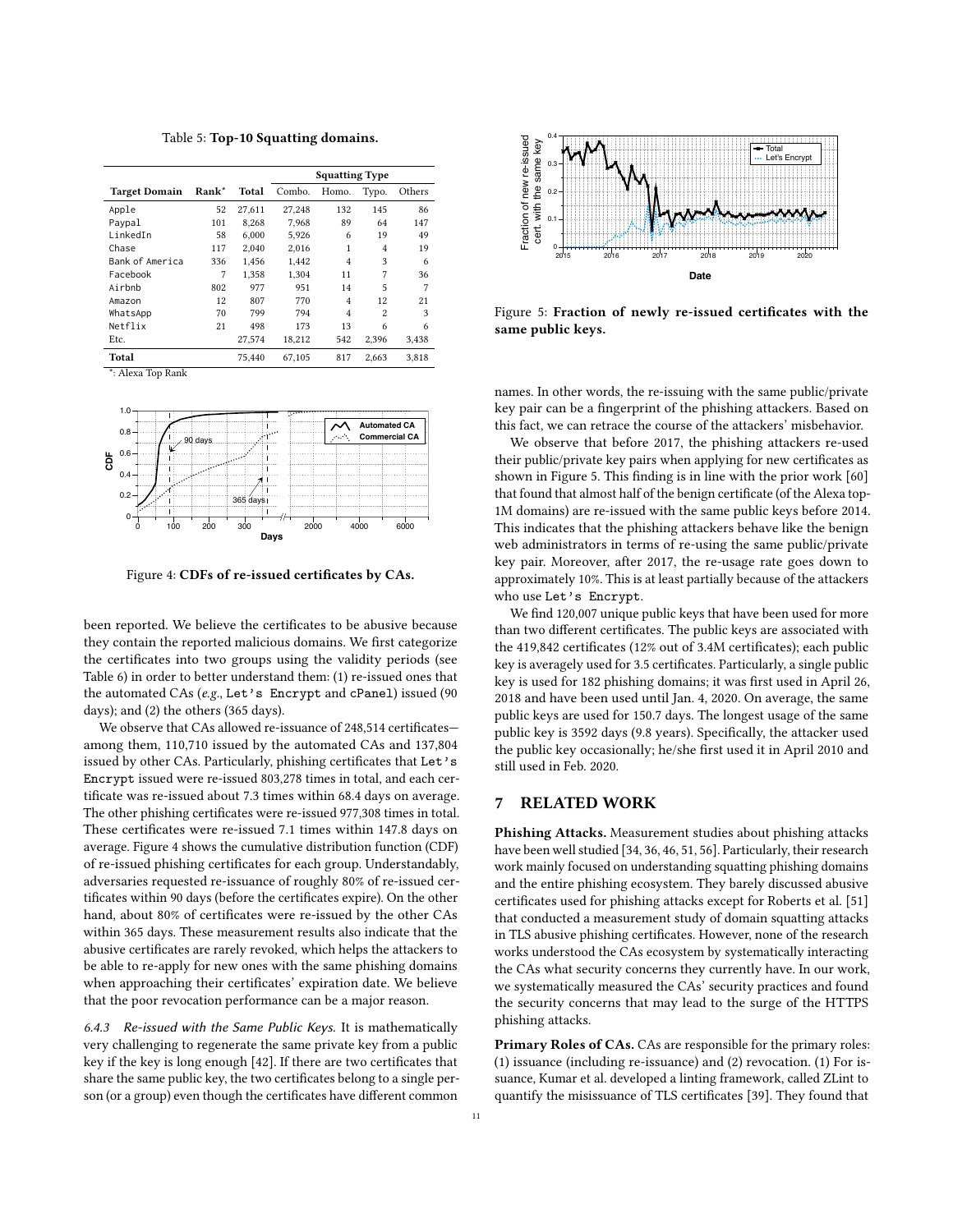large CAs correctly follow the requirements to issue TLS certificates; but the small CAs sometimes issued incorrect TLS certificates. This research work mainly focused on grammatical misissuance (i.e., certificates with errors) such as "ExtKeyUsage not critical." In contrast, we measure if CAs follow the Baseline Requirements and their CPS in terms of RSA weak keys and high-risk (suspicious) certificate requests by systematically conducting experiments where we interact with the real CAs (e.g., purchasing certificates directly from CAs). (2) Revocation in the Web PKI has been well studied. Particularly, Durumeric et al. and Zhang et al. measured the revocation rate after the Heartbleed OpenSSL bug was disclosed [\[31,](#page-11-33) [60\]](#page-12-23). Liu et al. also measured the certificate revocation in the wild [\[41\]](#page-12-25). These research works merely focused on measuring the bad practices of web server administrators when they have to revoke their certificates after a critical bug had been disclosed, or how many general TLS certificates were revoked. Contrarily, we mainly focus on the abusive phishing certificates by interacting with real CAs (e.g., how promptly CAs revoke abusive certificates after the CAs are notified).

## 8 CONCLUSION

As a rapid surge in the number of HTTPS phishing attacks, the roles of CAs (e.g., issuance and revocation of certificates) have become more important than ever. In this work, we comprehensively studied the security practices of CAs. We first have shown the current landscape of HTTPS phishing attacks—including the effectiveness of the attack. We then have revealed significant security concerns based on conflicts between the expected security practices of CAs and reality through the empirical experiments. In addition, we have observed the same conflicts and more security concerns in the wild by analyzing a longitudinal dataset of abusive certificates directly issued to adversaries.

## ACKNOWLEDGMENTS

We thank the anonymous referees for their constructive feedback. We also thank Adam Oest for his support in this study, and particularly for his contribution to the data collection and the analysis. The authors gratefully acknowledge the support of National Science Foundation (Grants No. CNS-1916499, CNS-1850392, CNS-1703644, CNS-1651661, and OAC-1908021), Defense Advanced Research Projects Agency (Grant No. HR001118C0060 and FA875019C 0003), National Research Foundation of Korea (Grant No. NRF-2020R1C1C1009031), and the Institute for Information & communications Technology Promotion (Grant No. 2017-0-00168). Any opinions, findings, and conclusions or recommendations expressed in this material are those of the authors and do not necessarily reflect the views of the sponsor.

# **REFERENCES**

- <span id="page-11-18"></span>[1] 1987. Domain names - implementation and specification. RFC 1035. [https:](https://doi.org/10.17487/RFC1035) //doi.org/10.[17487/RFC1035](https://doi.org/10.17487/RFC1035)
- <span id="page-11-32"></span>[2] (Accessed on 10/12/2020). GitHub - elceef/dnstwist: Domain name permutation engine for detecting homograph phishing attacks, typo squatting, and brand impersonation. https://github.[com/elceef/dnstwist.](https://github.com/elceef/dnstwist)
- <span id="page-11-13"></span>[3] (Accessed on 10/12/2020). RFC 2119: Key words for use in RFCs to Indicate Requirement Levels. https://tools.ietf.[org/html/rfc2119.](https://tools.ietf.org/html/rfc2119)
- <span id="page-11-30"></span><span id="page-11-27"></span>[4] (Accessed on 10/14/2020). Alexa - Top sites. [https://www](https://www.alexa.com/topsites).alexa.com/topsites. [5] (Accessed on 10/14/2020). Cisco Umbrella 1 Million - Cisco Umbrella. [https:](https://umbrella.cisco.com/blog/cisco-umbrella-1-million)
- //umbrella.cisco.[com/blog/cisco-umbrella-1-million.](https://umbrella.cisco.com/blog/cisco-umbrella-1-million)
- <span id="page-11-17"></span>[6] (Accessed on 10/15/2020). Anti-Phishing Working Group. [https://apwg](https://apwg.org).org.
- <span id="page-11-6"></span>(Accessed on 10/15/2020). Baseline Requirements for the Issuance and Management of Publicly-Trusted Certificates. https://cabforum.[org/baseline-requirements](https://cabforum.org/baseline-requirements-documents/)[documents/.](https://cabforum.org/baseline-requirements-documents/)
- <span id="page-11-22"></span>[8] (Accessed on 10/15/2020). Certificate Revocation Lists: Certificates Revoked per Day. [https://isc](https://isc.sans.edu/crls.html).sans.edu/crls.html.
- <span id="page-11-34"></span>[9] (Accessed on 10/15/2020). Comodo Certification Practice Statement. [https://](https://sectigo.com/uploads/files/Sectigo-CPS-v5.1.1.pdf) sectigo.[com/uploads/files/Sectigo-CPS-v5](https://sectigo.com/uploads/files/Sectigo-CPS-v5.1.1.pdf).1.1.pdf.
- <span id="page-11-8"></span>[10] (Accessed on 10/15/2020). DigiCert: Certification Practices Statement—Version 5.4, September 29, 2020). https://www.digicert.[com/wp-content/uploads/2020/09/](https://www.digicert.com/wp-content/uploads/2020/09/DigiCert-CPS-V.5.4.pdf) [DigiCert-CPS-V](https://www.digicert.com/wp-content/uploads/2020/09/DigiCert-CPS-V.5.4.pdf).5.4.pdf.
- <span id="page-11-4"></span>[11] (Accessed on 10/15/2020). DigiNotar SSL certificate hack amounts to cyberwar, says expert. https://www.theguardian.[com/technology/2011/sep/05/diginotar](https://www.theguardian.com/technology/2011/sep/05/diginotar-certificate-hack-cyberwar)[certificate-hack-cyberwar.](https://www.theguardian.com/technology/2011/sep/05/diginotar-certificate-hack-cyberwar)
- <span id="page-11-9"></span>[12] (Accessed on 10/15/2020). GlobalSign Certification Practice Statement. [https:](https://www.globalsign.com/en/repository/GlobalSign_CPS_v9.2_final.pdf) //www.globalsign.[com/en/repository/GlobalSign\\_CPS\\_v9](https://www.globalsign.com/en/repository/GlobalSign_CPS_v9.2_final.pdf).2\_final.pdf.
- <span id="page-11-10"></span>[13] (Accessed on 10/15/2020). Go Daddy Certificate Policy and Certification Practice Statement (CP/CPS) – Version 4.8, Sept. 30, 2020. [https://certs](https://certs.godaddy.com/repository).godaddy.com/ [repository.](https://certs.godaddy.com/repository)
- <span id="page-11-14"></span>[14] (Accessed on 10/15/2020). HEARTBLEED UPDATE (V3). [https://blogs](https://blogs.akamai.com/2014/04/heartbleed-update-v3.html).akamai.com/ [2014/04/heartbleed-update-v3](https://blogs.akamai.com/2014/04/heartbleed-update-v3.html).html.
- <span id="page-11-20"></span>[15] (Accessed on 10/15/2020). Internet Crime Complaint Center (IC3) | Cyber Actors Exploit 'Secure' Websites In Phishing Campaigns. [https://www](https://www.ic3.gov/Media/Y2019/PSA190610).ic3.gov/Media/ [Y2019/PSA190610.](https://www.ic3.gov/Media/Y2019/PSA190610)
- <span id="page-11-11"></span>[16] (Accessed on 10/15/2020). Internet Security Research Group (ISRG) Certification Practice Statement—v2.9. https://letsencrypt.[org/documents/isrg-cps-v2](https://letsencrypt.org/documents/isrg-cps-v2.9/).9/.
- <span id="page-11-28"></span>[17] (Accessed on 10/15/2020). Majestic Million - Majestic. [https://majestic](https://majestic.com/reports/majestic-million).com/ [reports/majestic-million.](https://majestic.com/reports/majestic-million)
- <span id="page-11-2"></span>[18] (Accessed on 10/15/2020). More Than Half of Phishing Sites Now Use HTTPS. https://info.phishlabs.[com/blog/more-than-half-of-phishing-sites-use-https.](https://info.phishlabs.com/blog/more-than-half-of-phishing-sites-use-https)
- <span id="page-11-3"></span>[19] (Accessed on 10/15/2020). Phishing Schemes Are Using HTTPS Encrypted Sites to Seem Legit | WIRED. https://www.wired.[com/story/phishing-schemes-use](https://www.wired.com/story/phishing-schemes-use-encrypted-sites-to-seem-legit/)[encrypted-sites-to-seem-legit/.](https://www.wired.com/story/phishing-schemes-use-encrypted-sites-to-seem-legit/)
- <span id="page-11-15"></span>[20] (Accessed on 10/15/2020). The Results of the CloudFlare Challenge. [https://](https://blog.cloudflare.com/the-results-of-the-cloudflare-challenge) blog.cloudflare.[com/the-results-of-the-cloudflare-challenge.](https://blog.cloudflare.com/the-results-of-the-cloudflare-challenge)
- <span id="page-11-12"></span>[21] (Accessed on 10/15/2020). Sectigo Certification Practice Statement—CPS Version 5.2.2, September 30, 2020. https://sectigo.[com/uploads/files/Sectigo-CPS](https://sectigo.com/uploads/files/Sectigo-CPS-v5_2_2.pdf)[v5\\_2\\_2](https://sectigo.com/uploads/files/Sectigo-CPS-v5_2_2.pdf).pdf.
- <span id="page-11-26"></span>[22] (Accessed on 10/16/2020). VirusTotal. [https://www](https://www.virustotal.com/gui/).virustotal.com/gui/.<br>[23] (Accessed on 10/30.2020). Anti-Phishing Working Group: APWG Trends Re
- <span id="page-11-1"></span>(Accessed on 10/30.2020). Anti-Phishing Working Group: APWG Trends Report Q2 2020. https://docs.apwg.[org/reports/apwg\\_trends\\_report\\_q2\\_2020](https://docs.apwg.org/reports/apwg_trends_report_q2_2020.pdf).pdf.
- <span id="page-11-21"></span><span id="page-11-16"></span>[24] (accessed September 14, 2020). APWG eCrime Exchange. [https://apwg](https://apwg.org/ecx/).org/ecx/.<br>[25] Josh Aas. Richard Barnes. Benton Case. Zakir Durumeric. Peter Eckerslev. Alan [25] Josh Aas, Richard Barnes, Benton Case, Zakir Durumeric, Peter Eckersley, Alan Flores-López, J Alex Halderman, Jacob Hoffman-Andrews, James Kasten, Eric Rescorla, et al. 2019. Let's Encrypt: An Automated Certificate Authority to Encrypt the Entire Web. In Proceedings of the 2019 ACM SIGSAC Conference on Computer and Communications Security. 2473–2487.
- <span id="page-11-31"></span>[26] Pieter Agten, Wouter Joosen, Frank Piessens, and Nick Nikiforakis. 2015. Seven months' worth of mistakes: A longitudinal study of typosquatting abuse. In Proceedings of the 22nd Network and Distributed System Security Symposium (NDSS 2015). Internet Society.
- <span id="page-11-7"></span>[27] R. Barnes, J. Hoffman-Andrews, D. McCarney, and J. Kasten. 2019. Automatic Certificate Management Environment (ACME). RFC 8555. RFC Editor.
- <span id="page-11-23"></span>[28] D. Cooper, S. Santesson, S. Farrell, S. Boeyen, R. Housley, and W. Polk. 2008. Internet X.509 Public Key Infrastructure Certificate and Certificate Revocation List (CRL) Profile. RFC 5280. RFC Editor. http://www.rfc-editor.[org/rfc/rfc5280](http://www.rfc-editor.org/rfc/rfc5280.txt).txt http://www.rfc-editor.[org/rfc/rfc5280](http://www.rfc-editor.org/rfc/rfc5280.txt).txt.
- <span id="page-11-24"></span>[29] Don Coppersmith. 1997. Small solutions to polynomial equations, and low exponent RSA vulnerabilities. Journal of Cryptology 10, 4 (1997), 233-260.
- <span id="page-11-25"></span>[30] Zakir Durumeric, James Kasten, Michael Bailey, and J. Alex Halderman. 2013. Analysis of the HTTPS Certificate Ecosystem. In Proceedings of the 2013 Conference on Internet Measurement Conference (IMC '13). New York, NY, USA, 291–304.
- <span id="page-11-33"></span>[31] Zakir Durumeric, Frank Li, James Kasten, Johanna Amann, Jethro Beekman, Mathias Payer, Nicolas Weaver, David Adrian, Vern Paxson, Michael Bailey, and J. Alex Halderman. 2014. The Matter of Heartbleed. In Proceedings of the 2014 Conference on Internet Measurement Conference (IMC '14). 475–488.
- <span id="page-11-19"></span>[32] Adrienne Porter Felt, Robert W Reeder, Alex Ainslie, Helen Harris, Max Walker, Christopher Thompson, Mustafa Embre Acer, Elisabeth Morant, and Sunny Consolvo. 2016. Rethinking connection security indicators. In 12th Symposium on Usable Privacy and Security (SOUPS '16). 1–14.
- <span id="page-11-0"></span>[33] Google. (Accessed on 10/15/2020). Google Safe Browsing – Google Transparency Report. https://transparencyreport.google.[com/safe-browsing/overview?hl](https://transparencyreport.google.com/safe-browsing/overview?hl=en)=en.
- <span id="page-11-5"></span>[34] Tobias Holgers, David E. Watson, and Steven D. Gribble. 2006. Cutting Through the Confusion: A Measurement Study of Homograph Attacks. In Proceedings of the Annual Conference on USENIX '06 Annual Technical Conference (ATEC '06). USENIX Association, Berkeley, CA, USA, 24–24.
- <span id="page-11-29"></span>[35] Doowon Kim, Bum Jun Kwon, Kristián Kozák, Christopher Gates, and Tudor Dumitras. 2018. The Broken Shield: Measuring Revocation Effectiveness in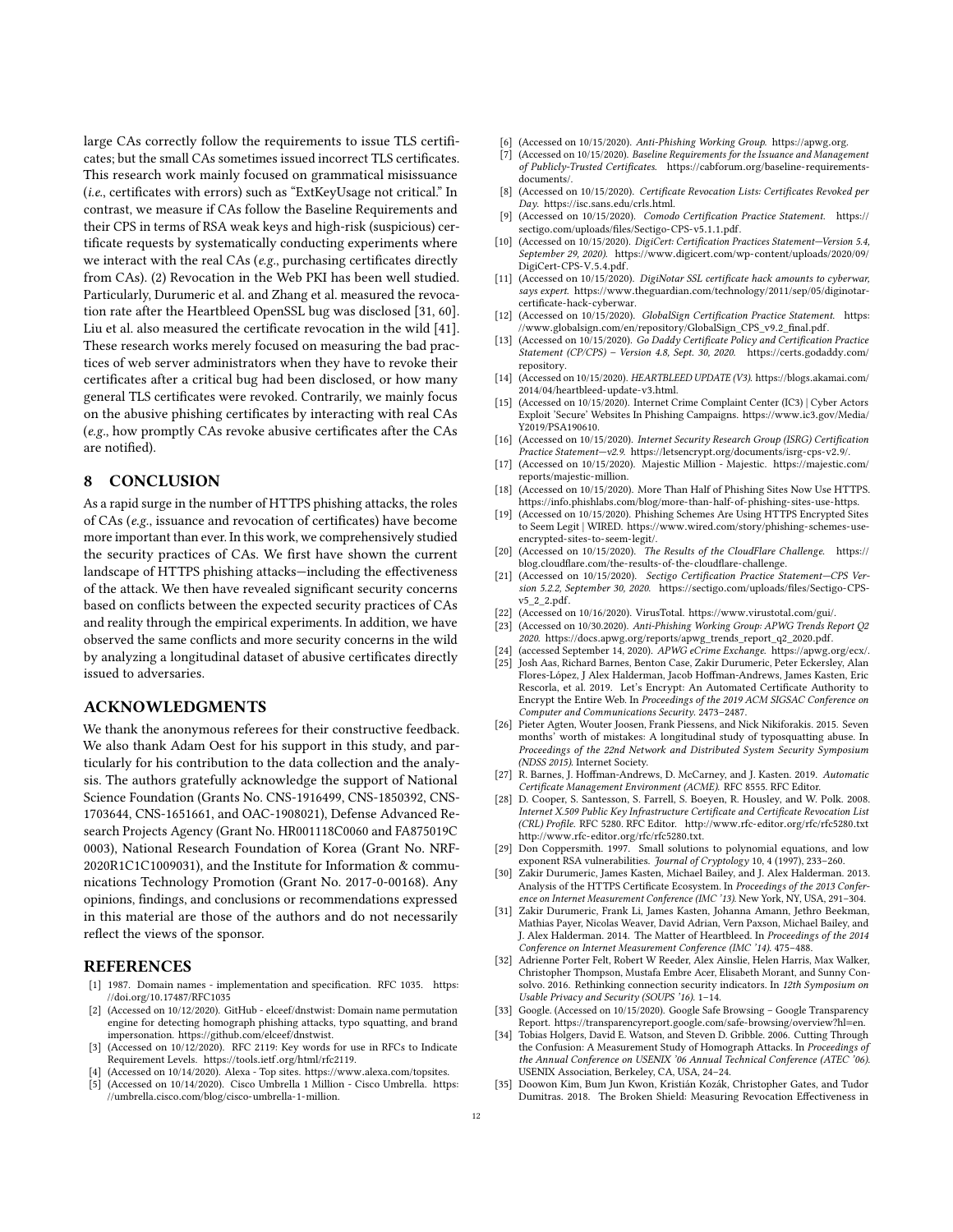the Windows Code-Signing PKI. In 27th USENIX Security Symposium (USENIX Security 18). USENIX Association, Baltimore, MD, 851–868.

- <span id="page-12-7"></span>[36] Panagiotis Kintis, Najmeh Miramirkhani, Charles Lever, Yizheng Chen, Rosa Romero-Gómez, Nikolaos Pitropakis, Nick Nikiforakis, and Manos Antonakakis. 2017. Hiding in Plain Sight: A Longitudinal Study of Combosquatting Abuse. In Proceedings of the 2017 ACM SIGSAC Conference on Computer and Communications Security (CCS '17). ACM, New York, NY, USA, 569–586.
- <span id="page-12-21"></span>[37] Panagiotis Kintis, Najmeh Miramirkhani, Charles Lever, Yizheng Chen, Rosa Romero-Gómez, Nikolaos Pitropakis, Nick Nikiforakis, and Manos Antonakakis. 2017. Hiding in plain sight: A longitudinal study of combosquatting abuse. In Proceedings of the 2017 ACM SIGSAC Conference on Computer and Communications Security. 569–586.
- <span id="page-12-3"></span>[38] Katharina Krombholz, Karoline Busse, Katharina Pfeffer, Matthew Smith, and Emanuel von Zezschwitz. 2019. "If HTTPS Were Secure, I Wouldn't Need 2FA"- End User and Administrator Mental Models of HTTPS. IEEE Security & Privacy (2019).
- <span id="page-12-24"></span>[39] Deepak Kumar, Zhengping Wang, Matthew Hyder, Joseph Dickinson, Gabrielle Beck, David Adrian, Joshua Mason, Zakir Durumeric, J Alex Halderman, and Michael Bailey. 2018. Tracking certificate misissuance in the wild. In 2018 IEEE Symposium on Security and Privacy (SP). IEEE, 785–798.
- <span id="page-12-13"></span>[40] B. Laurie, A. Langley, and E. Kasper. 2013. Certificate Transparency. RFC 6962. RFC Editor.
- <span id="page-12-25"></span>[41] Yabing Liu, Will Tome, Liang Zhang, David Choffnes, Dave Levin, Bruce Maggs, Alan Mislove, Aaron Schulman, and Christo Wilson. 2015. An end-to-end measurement of certificate revocation in the web's PKI. In Proceedings of the 2015 Internet Measurement Conference. ACM, 183–196.
- <span id="page-12-22"></span>[42] M. Lochter and J. Merkle. 2010. Elliptic Curve Cryptography (ECC) Brainpool Standard Curves and Curve Generation. RFC 5639. RFC Editor.
- <span id="page-12-4"></span>[43] Zane Ma, Joshua Reynolds, Joseph Dickinson, Kaishen Wang, Taylor Judd, Joseph D Barnes, Joshua Mason, and Michael Bailey. 2019. The impact of secure transport protocols on phishing efficacy. In 12th USENIX Workshop on Cyber Security Experimentation and Test (CSET 19).
- <span id="page-12-2"></span>[44] Trend Micro. [n.d.]. Security News: HTTPS Protocol Now Used in 58% of Phishing Websites. https://www.trendmicro.[com/vinfo/hk-en/security/news/cybercrime](https://www.trendmicro.com/vinfo/hk-en/security/news/cybercrime-and-digital-threats/https-protocol-now-used-in-58-of-phishing-websites)[and-digital-threats/https-protocol-now-used-in-58-of-phishing-websites.](https://www.trendmicro.com/vinfo/hk-en/security/news/cybercrime-and-digital-threats/https-protocol-now-used-in-58-of-phishing-websites) (Accessed on 10/15/2020).
- <span id="page-12-20"></span>[45] Tyler Moore and Richard Clayton. 2007. Examining the impact of website takedown on phishing. In Proceedings of the anti-phishing working groups 2nd annual eCrime researchers summit. 1–13.
- <span id="page-12-8"></span>[46] Nick Nikiforakis, Steven Van Acker, Wannes Meert, Lieven Desmet, Frank Piessens, and Wouter Joosen. 2013. Bitsquatting: Exploiting Bit-flips for Fun, or Profit?. In Proceedings of the 22Nd International Conference on World Wide Web (WWW '13). ACM, New York, NY, USA, 989–998.
- <span id="page-12-17"></span>[47] Adam Oest, Yeganeh Safaei, Adam Doupe, Gail-Joon Ahn, Brad Wardman, and Kevin Tyers. 2019. PhishFarm: A Scalable Framework for Measuring the Effectiveness of Evasion Techniques against Browser Phishing Blacklists. In 2019 IEEE Symposium on Security and Privacy (SP). IEEE, 1344–1361.
- <span id="page-12-16"></span>[48] Adam Oest, Penghui Zhang, Brad Wardman, Eric Nunes, Jakub Burgis, Ali Zand, Kurt Thomas, Adam Doupé, and Gail-Joon Ahn. 2020. Sunrise to Sunset: Analyzing the End-to-end Life Cycle and Effectiveness of Phishing Attacks at Scale. In Proceedings of the 29th USENIX Security Symposium (USENIX Security 20).
- <span id="page-12-0"></span>[49] Federal Bureau of Investigation. (Accessed on 10/14/2020). 2019 Internet Crime Report. https://pdf.ic3.[gov/2019\\_IC3Report](https://pdf.ic3.gov/2019_IC3Report.pdf).pdf.
- <span id="page-12-12"></span>[50] Peng Peng, Chao Xu, Luke Quinn, Hang Hu, Bimal Viswanath, and Gang Wang. 2019. What Happens After You Leak Your Password: Understanding Credential Sharing on Phishing Sites. In Proceedings of the 2019 ACM Asia Conference on Computer and Communications Security (Asia CCS '19). New York, NY, USA, 12.
- <span id="page-12-9"></span>[51] Richard Roberts, Yaelle Goldschlag, Rachel Walter, Taejoong Chung, Alan Mislove, and Dave Levin. 2019. You are who you appear to be: a longitudinal study of domain impersonation in TLS certificates. In Proceedings of the 2019 ACM SIGSAC Conference on Computer and Communications Security. 2489–2504.
- <span id="page-12-5"></span>[52] Scott Ruoti, Tyler Monson, Justin Wu, Daniel Zappala, and Kent Seamons. 2017. Weighing context and trade-offs: How suburban adults selected their online security posture. In 13th Symposium on Usable Privacy and Security (SOUPS '17).
- <span id="page-12-19"></span>[53] S. Santesson, M. Myers, R. Ankney, A. Malpani, S. Galperin, and C. Adams. 2013. X.509 Internet Public Key Infrastructure Online Certificate Status Protocol - OCSP. RFC 6960. RFC Editor. http://www.rfc-editor.[org/rfc/rfc6960](http://www.rfc-editor.org/rfc/rfc6960.txt).txt [http://www](http://www.rfc-editor.org/rfc/rfc6960.txt).rfceditor.[org/rfc/rfc6960](http://www.rfc-editor.org/rfc/rfc6960.txt).txt.
- <span id="page-12-15"></span>[54] Quirin Scheitle, Oliver Gasser, Theodor Nolte, Johanna Amann, Lexi Brent, Georg Carle, Ralph Holz, Thomas C Schmidt, and Matthias Wählisch. 2018. The rise of certificate transparency and its implications on the Internet ecosystem. In Proceedings of the Internet Measurement Conference 2018. 343–349.
- <span id="page-12-6"></span>[55] Christopher Thompson, Martin Shelton, Emily Stark, Maximilian Walker, Emily Schechter, and Adrienne Porter Felt. 2019. The web's identity crisis: understanding the effectiveness of website identity indicators. In 28th USENIX Security Symposium (USENIX Security 19). 1715–1732.
- <span id="page-12-10"></span>[56] Ke Tian, Steve T. K. Jan, Hang Hu, Danfeng Yao, and Gang Wang. 2018. Needle in a Haystack: Tracking Down Elite Phishing Domains in the Wild. In Proceedings of

the Internet Measurement Conference 2018 (IMC '18). New York, NY, USA, 429–442.

- <span id="page-12-14"></span>[57] Benjamin VanderSloot, Johanna Amann, Matthew Bernhard, Zakir Durumeric, Michael Bailey, and J Alex Halderman. [n.d.]. Towards a complete view of the certificate ecosystem. In Proceedings of the 2016 Internet Measurement Conference (IMC '16).
- <span id="page-12-18"></span>[58] Michael J Wiener. 1990. Cryptanalysis of short RSA secret exponents. IEEE Transactions on Information theory 36, 3 (1990), 553–558.
- <span id="page-12-11"></span>[59] Scott Yilek, Eric Rescorla, Hovav Shacham, Brandon Enright, and Stefan Savage. 2009. When Private Keys Are Public: Results from the 2008 Debian OpenSSL Vulnerability. In Proceedings of the 9th ACM SIGCOMM Conference on Internet Measurement (IMC '09). ACM, New York, NY, USA, 15–27.
- <span id="page-12-23"></span>[60] Liang Zhang, David Choffnes, Dave Levin, Tudor Dumitraş, Alan Mislove, Aaron Schulman, and Christo Wilson. 2014. Analysis of SSL certificate reissues and revocations in the wake of Heartbleed. In Proceedings of the 2014 Conference on Internet Measurement Conference. ACM, 489–502.
- <span id="page-12-1"></span>[61] Penghui Zhang, Adam Oest, Haehyun Cho, RC Johnson, Brad Wardman, Shaown Sarker, Alexandros Kpravelos, Tiffany Bao, Ruoyu Wang, Yan Shoshitaishvili, Adam Doupé, and Gail-Joon Ahn. 2021. CrawlPhish: Large-scale Analysis of Client-side Cloaking Techniques in Phishing. In In Proceedings of the 42nd IEEE Symposium on Security and Privacy (Oakland). San Francisco, CA.